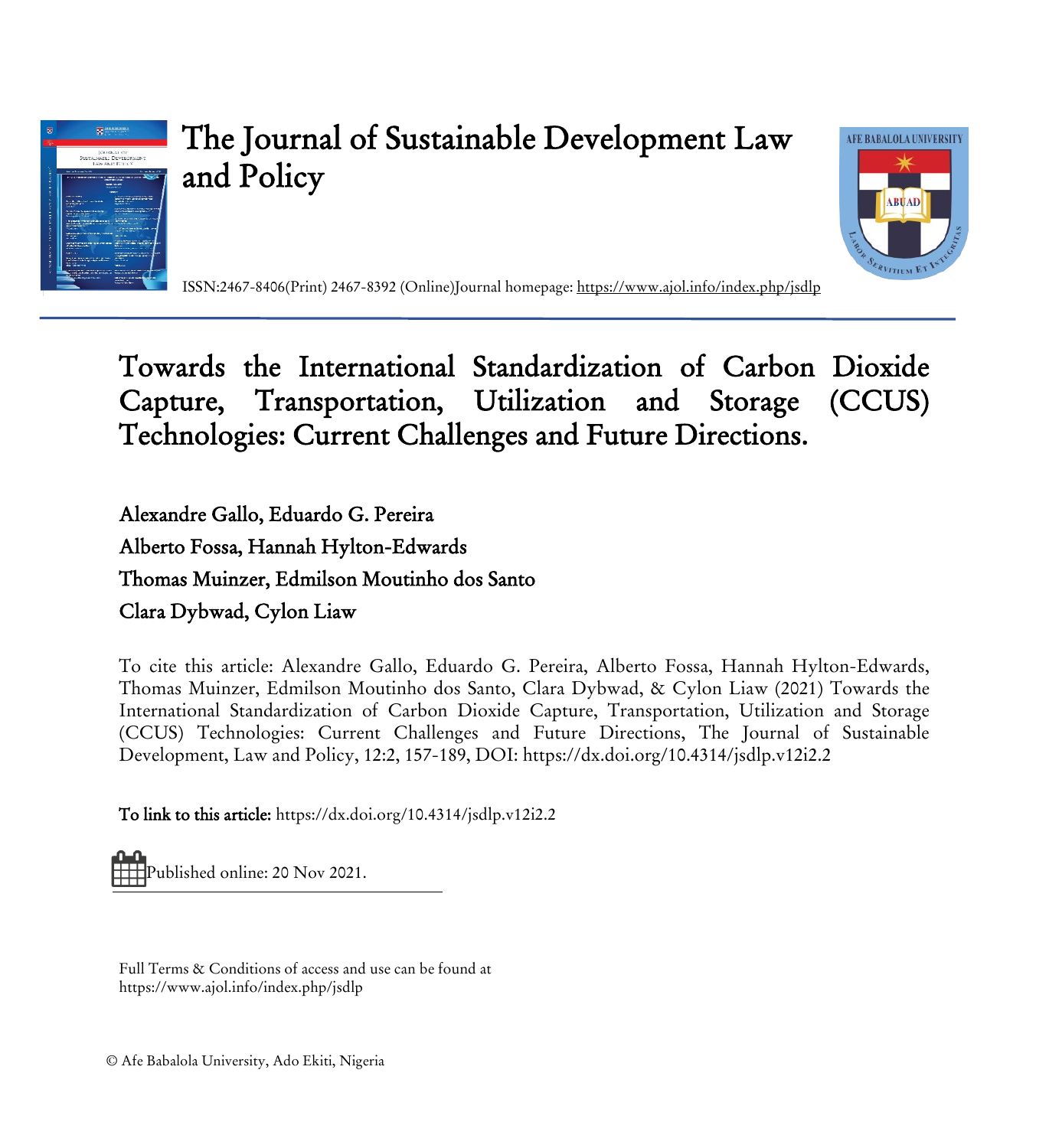

## Towards the International Standardization of Carbon Dioxide Capture, Transportation, Utilization and Storage (CCUS) Technologies: Current Challenges and Future Directions

Alexandre Gallo (University of São Paulo – Research Centre for Gas Innovation)

Dr. Eduardo G. Pereira (University of São Paulo – Research Centre for Gas Innovation, University of West Indies and Siberian Federal University)

Dr. Alberto Fossa (University of São Paulo – Research Centre for Gas Innovation)

Dr. Thomas Muinzer (University of Aberdeen)

Hannah Hylton-Edwards (University of West Indies)

Dr. Edmilson Moutinho dos Santos (University of São Paulo – Research Centre for Gas Innovation)

Clara Dybwad (University of São Paulo – Research Centre for Gas Innovation) Cylon Liaw (University of São Paulo – Research Centre for Gas Innovation)

<span id="page-1-0"></span>(Received 17 September 2021; *fi*nal version received 04 November 2021)

Climate change poses a serious threat to the development of the current and future generations. Therefore, Carbon Dioxide Capture, Transportation, Utilization and Storage (CCUS) has emerged as an essential tool to mitigate such impacts of global warming along with other initiatives and strategic decisions such as energy transition and conservation, sustainable practices amongst others. This article is focused on the CCUS practices and more specifically the peculiarities of CCUS vis-à-vis the standardization rules at the International Organization for Standardization (ISO). The main question this article aims to address is to determine if CCUS should have its own standing technical committee (TC) or if it should be somehow related to the existing Carbon Capture and Storage (CCS) technical committee.

Keywords: Climate Change; Energy Transition; CCS, CCUS, ISO, CO2, GHG and Standards.

## 1. INTRODUCTION

The aim of this article is to examine the legal and institutional questions associated with the international standardization of Carbon Capture Utilization and Storage (CCUS) technologies. Climate change is impacting human health and safety in ways probably never experienced throughout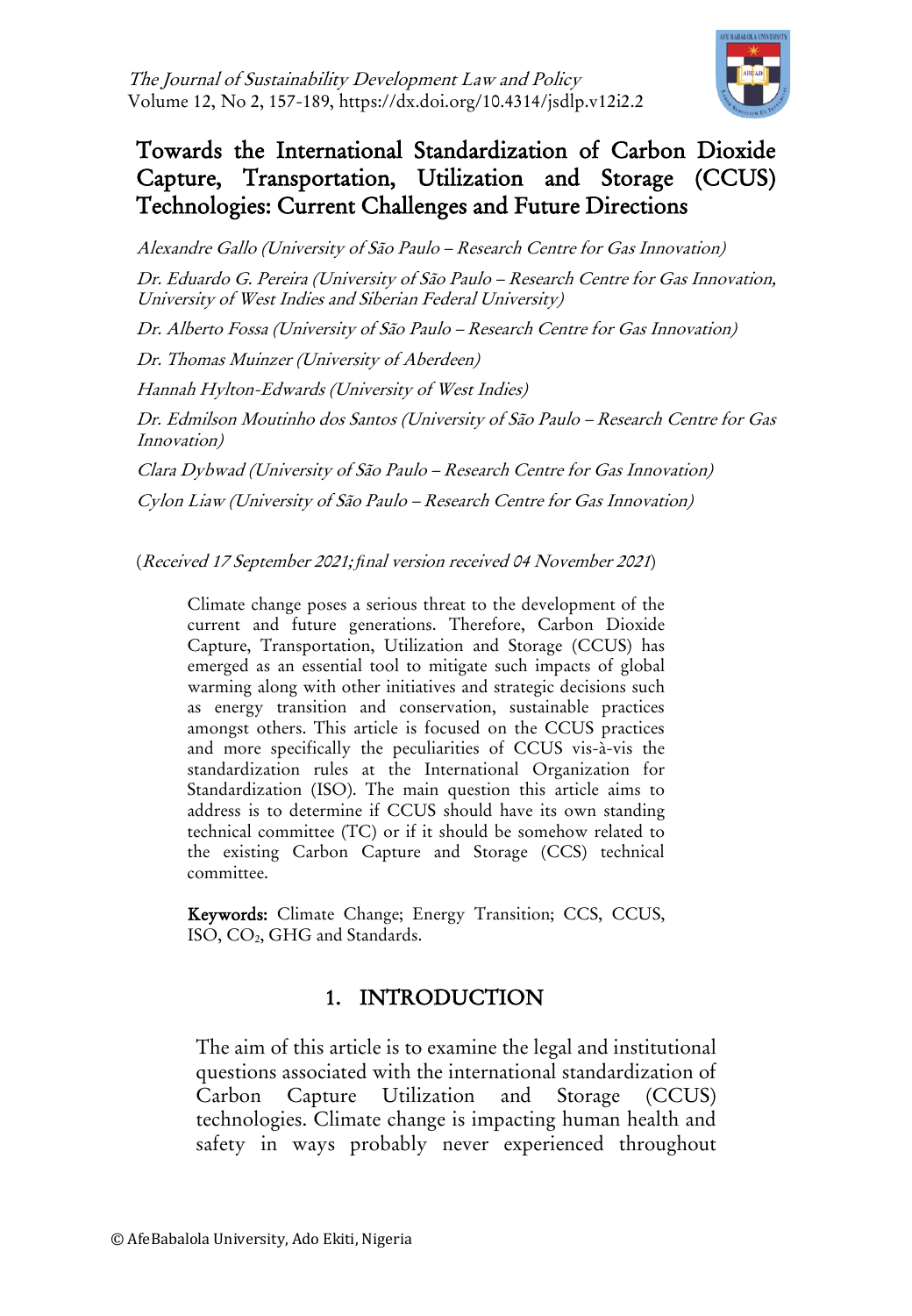human history.<sup>[1](#page-1-0)</sup> Over the past two hundred years, since the industrial revolution, human activities have resulted in continuous and rapid increases in production and emission of greenhouse gases (GHG).<sup>2</sup> As a result, climate change now constitutes one of the most complex and serious perils facing mankind, with especially grievous consequences predicted to befall socially and economically vulnerable populations.<sup>[3](#page-2-1)</sup> As part of the Paris Agreement<sup>[4](#page-2-2)</sup>, countries agreed to limit global warming to below 2 degrees Celsius and ideally to 1.5 degrees.<sup>[5](#page-2-3)</sup> The latest science shows that in order to meet these goals and prevent the worst impacts of climate change, emissions will need to drop by half by 2030 and reach netzero by mid-century[.6](#page-2-4) To mitigate undesirable effects of GHG, the main sources need to be the target of effective actions in a timely manner to reduce and eliminate emissions.

One of the primary endeavors implemented to meet these requirements is Carbon Capture and Storage ("CCS"). CCS is recognised as a key, proven technology in reducing greenhouse gas emissions around the world. It involves the capture of carbon dioxide  $(CO_2)$  emissions from industrial processes, such as steel and cement production, or from the

<sup>1</sup> Michel Frojmovic, Jennifer Graeff, and Asad Mohammed, 'Planning and Climate Change in the Caribbean', (Lincoln Institute of Land Policy 2013) <https://www.lincolninst.edu/sites/default/files/pubfiles/2336\_1676\_Frojm ovic\_WP13MF1.pdf> accessed 15 May .2021. See also Damilola Olawuyi, Climate Change Law and Policy in the Middle East and North Africa Region (Routledge, 2021) 1-11.

<span id="page-2-1"></span><span id="page-2-0"></span> $\frac{2}{3}$  Ibid.

<sup>3</sup> Sheila R. Foster and Paolo Galizzi, 'Human Rights and Climate Change: Building Synergies for a Common Future' (2015)<https://www.researchgate.net/publication/280301473\_Human\_Rights\_and\_Climate\_Change\_Bil ding\_Synergies\_for\_a\_Common\_Future>accessed 15.November.2021; also Damilola Olawuyi, The Human Rights Based Approach to Carbon Finance (Cambridge University Press, 2016).

<span id="page-2-2"></span><sup>4</sup> United Nation 'Conference of the Parties, Adoption of the Paris Agreement' Dec. 12, 201. U.N. Doc. FCCC/CP/2015/L.9/Rev/1 (Dec. 12, 2015).

<span id="page-2-4"></span><span id="page-2-3"></span><sup>&</sup>lt;sup>5</sup> Paris Agreement, ibid, Article 2(1)(a).

<sup>6</sup> IPCC, 2021: Climate Change 2021: The Physical Science Basis. Contribution of Working Group I to the Sixth Assessment Report of the Intergovernmental Panel on Climate Change [Masson-Delmotte, V., P. Zhai, A. Pirani, S.L.Connors, C. Péan, S. Berger, N. Caud, Y. Chen, L. Goldfarb, M.I. Gomis, M. Huang, K. Leitzell, E. Lonnoy, J.B.R.Matthews, T.K. Maycock, T. Waterfield, O. Yelekçi, R. Yu, and B. Zhou (eds.)]. Cambridge University Press.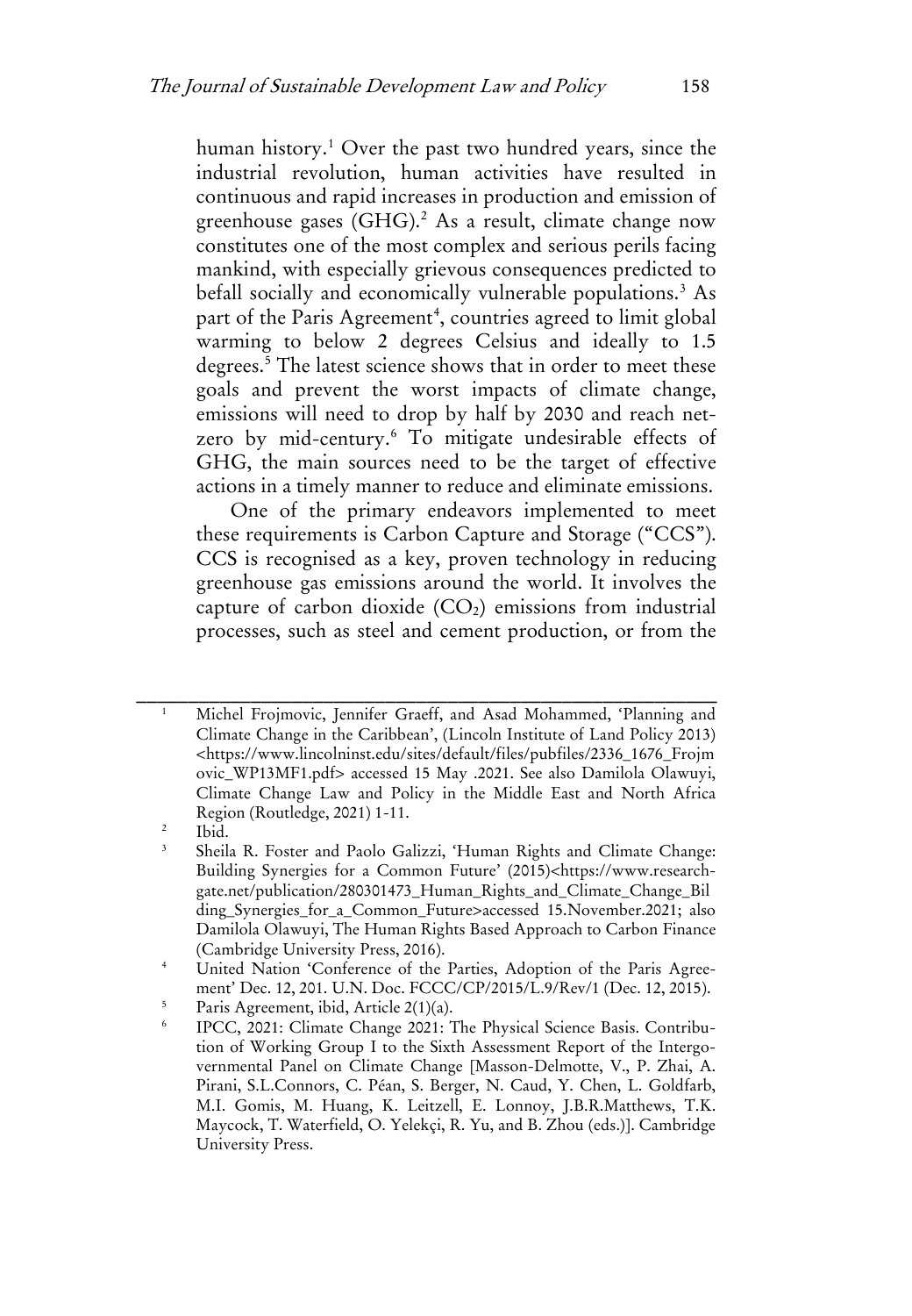burning of fossil fuels in power generation.<sup>[7](#page-3-0)</sup> This carbon is then transported from where it was produced, via ship or in a pipeline, and stored deep underground in geological formations.[8](#page-3-1) Analysis by the International Energy Agency (IEA) suggests CCS could prevent 6  $GtCO<sub>2</sub>$  per annum from being released into the atmosphere in 2050, and contribute about 13% of the cumulative emissions reductions required to achieve the 2°C target through 2050.<sup>[9](#page-3-2)</sup> CCS, however, does not come without its challenges. The main issue with this system is its unprofitability combined with highly expensive machinery. Due to this economic issue, CCS is barely in use.[10](#page-3-3) In response to this challenge, scientists conceptualized Carbon Capture Utilization (or sometimes this is termed 'usage') and Storage ("CCUS"). The idea is that, instead of storing carbon, it could be re-used in industrial processes by converting it into, for example, hydrogels, chemicals, plastics, concrete or synthetic fuels. Through this profitable system, carbon can become a renewable source that supplies a demand in a less polluting manner.

To make the implementation of CCS more sustainable and to ensure its applications globally are practiced in a correct and safe manner, the International Organization for Standardization (ISO) has been developing international standards for CCS since 2012.[11](#page-3-4) Developed by global experts, ISO standards are widely accepted around the world for ensuring that technologies, products, and services are safe, reliable and of good quality. So as to enforce these standards for CCS, an ISO Technical Committee (ISO/TC265) has

<span id="page-3-0"></span>See further Rackley, Stephen A. Carbon Capture and Storage.(Butterworth-Heinemann, 2017).

<span id="page-3-1"></span><sup>8</sup> National Grid, 'What is Carbon Capture and Storage?',https://www.nationalgrid.com/stories/energy-explained/what-is-ccs-how-does-it-workaccessed 02 June 2021.

<span id="page-3-2"></span><sup>9</sup> International Energy Agency, 'Energy Technology Perspectives 2015: Mobilising Innovation To Accelerate Climate Action", (OECD/IEA France,2015)

<span id="page-3-3"></span><sup>10</sup> Rosa M. Cuellar-Franca and Adisa Azapagic, "Carbon Capture, Storage and Utilisation Technologies: A Critical Analysis and Comparison of their Life Cycle Environmental Impacts" (2015) Journal of CO<sub>2</sub>Utilisation 982-102.

<span id="page-3-4"></span><sup>&</sup>lt;sup>11</sup> Majid Nasehi, 'ISO Standards for Carbon Capture Utilisation and Storage: A Critical Requirement to Facilitate Global Implementation of CCS', (2020)<https://ptrc.ca/media/blog/the-iso-standards-to-facilitate-globalimple-mentation-of--carbon-capture-and-storage> accessed 10 June 2021.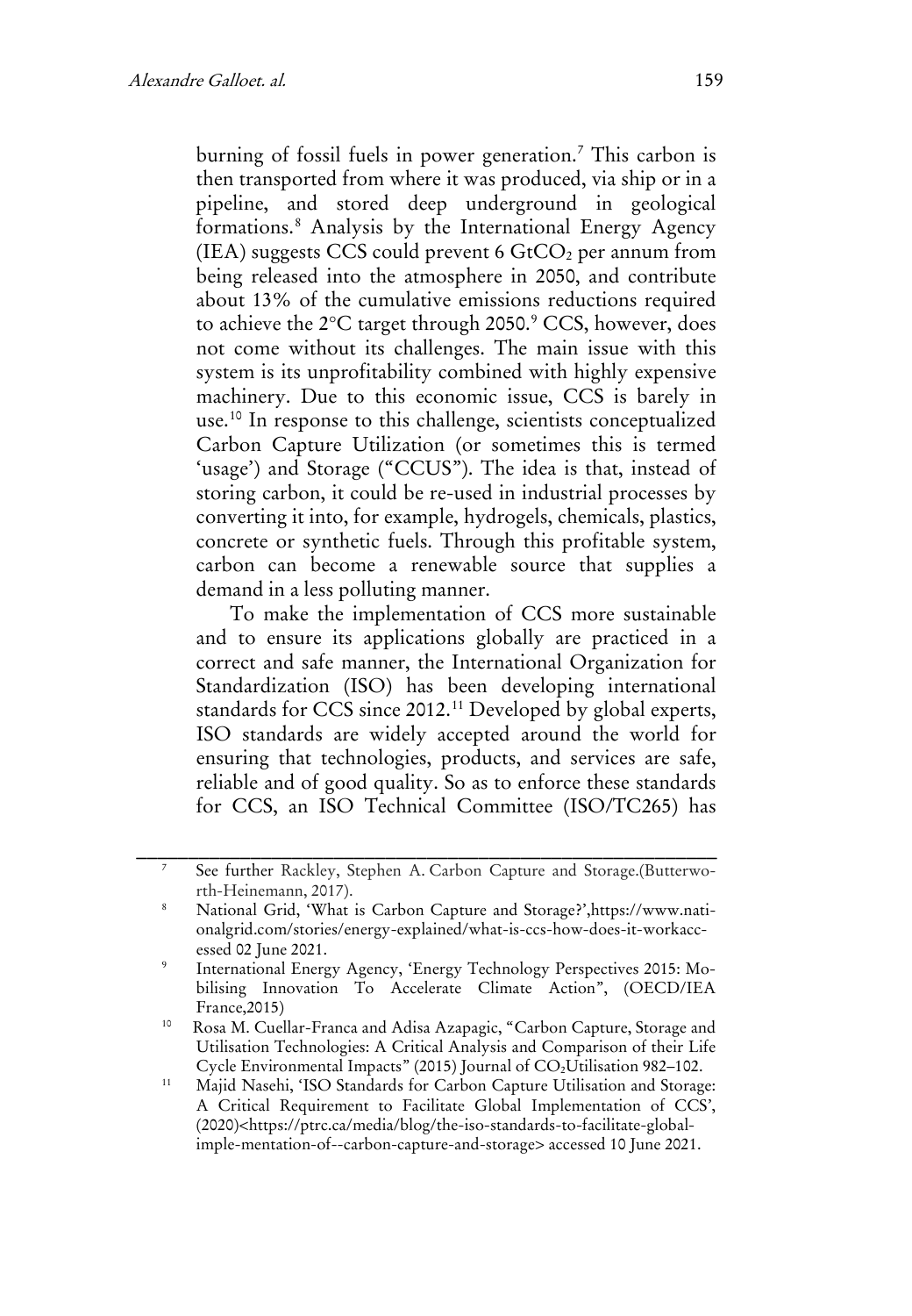been established. This TC monitors and implements the standards for CCS technology and helps to provide a common basis for commercial and business transactions while encouraging safe and effective use of CCS. Some of the expected benefits include inter alia the sharing of knowledge, innovation, cooperation and coordination, the facilitation of the deployment and integration of systems and technologies needed to safely implement and operate CCS projects, and the reduction of risks and adverse consequences of accidental, intentional and natural mishaps.[12](#page-4-0)

Standards establish consistent rules that can be universally understood and adopted. They help to ensure, for example, product functionality, compatibility and interoperability. Standards also define terminologies and methodologies so that products, processes and services can be more easily understood, characterized and compared. Remarkably, however, notwithstanding the development of CCS technology to include utilization or usage, no TC has been established for the enforcement and monitoring of CCUS standards, despite their marked difference, and additional requirements.

This article will accordingly examine whether CCUS can be encapsulated in the mandate of the ISO-TC 265 or whether a separate TC is necessary for the implementation of CCUS standards. This discussion will be dissected into four separate sections. After this introduction, section 2 discusses the importance of international standardization as a tool for promoting the safe, orderly and environmentally responsible development of CCUS and other climate technologies. It also examines the procedures regarding technical committees at ISO. Section 3 discusses current legal and institutional challenges with the current situation of CCS and CCUS at ISO. Section 4offers recommendations on the essential steps to address the procedural challenges associated with ISO standardization of the CCUS. Section 5 is the concluding section.

<span id="page-4-0"></span><sup>12</sup> ISO/TC 265, 'Carbon Dioxide Capture, Transportation and Geological Storage, Business Plan' https://www.iso.org/committee/648607.html> acessed 02 June 2021.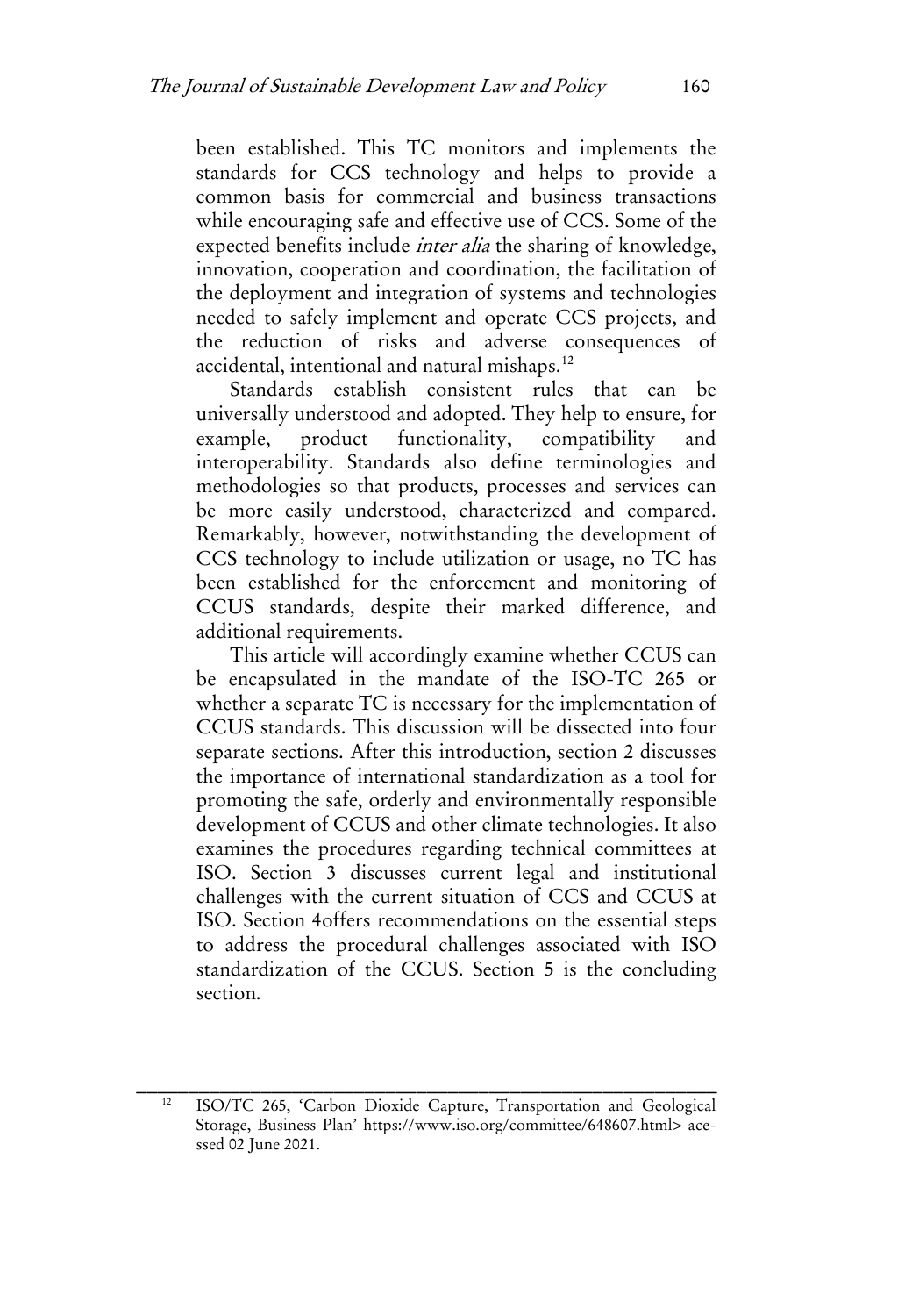## 2. CCUS STANDARDIZATION AND SUSTAINABLE DEVELOPMENT: UNDERSTANDING THE LINKAGES

#### 2.1 International standardization process at ISO

ISO is a transnational network of standards bodies, not a traditional international organization. [13I](#page-5-0)SO has a consultative status within the United Nations Economic and Social Council.<sup>[14](#page-5-1)</sup> Its main object, according to Article 2 of ISO Statutes, is "to promote the development of standards in the world with a view to facilitating international exchange of goods and services and to developing cooperation in the sphere of intellectual, scientific, technological,<sup>[15](#page-5-2)</sup> and economic activity". [16](#page-5-3)

Technical standards are established in a variety of ways, such as when private standards become de facto industry norms because of market dominance, or when firms negotiate common standards in consortia. An alternative to these arrangements is ISO's approach, which is based on broader consensus. ISO standards have a certain authority as quasi-official 'international standards' when compared to de facto and consortia standards, which is frequently attributed to the technical knowledge and broad consensus that ISO seeks in its work. ISO has neither the authority nor the mission to enforce its standards, relying instead on their acceptance and willingness to be used by other organizations and businesses. While ISO standards are voluntary in theory, their implementation might become mandatory in practice. Many multinational corporations demand ISO certification

<span id="page-5-0"></span><sup>13</sup> OECD,'International Regulatory Co-operation and International Organizations. The case of ISO' (2016). accessed 27 September 2021< https:// www.oecd.org/gov/regulatory-policy/ISO\_Full-Report.pdf> accessed 27 September 2021

<span id="page-5-1"></span><sup>&</sup>lt;sup>14</sup> United Nations Department of Economic and Social Affairs. Non-Government Organizations Branch. < https://esango.un.org/civilsociety/-display AdvancedSearch.do?method=search&sessionCheck=false>accessed 27 September 21

<span id="page-5-2"></span><sup>15</sup> ISO (2018) – ISO Statutes, accessed 27.09.21 <https://www.iso.org/files- /live/sites/isoorg/files/archive/pdf/en/statutes.pdf>

<span id="page-5-3"></span><sup>16</sup> Yasuda H, Standardization activities on multimedia coding in ISO (1989) 1(1), Signal Processing: Image Communication, 3–16.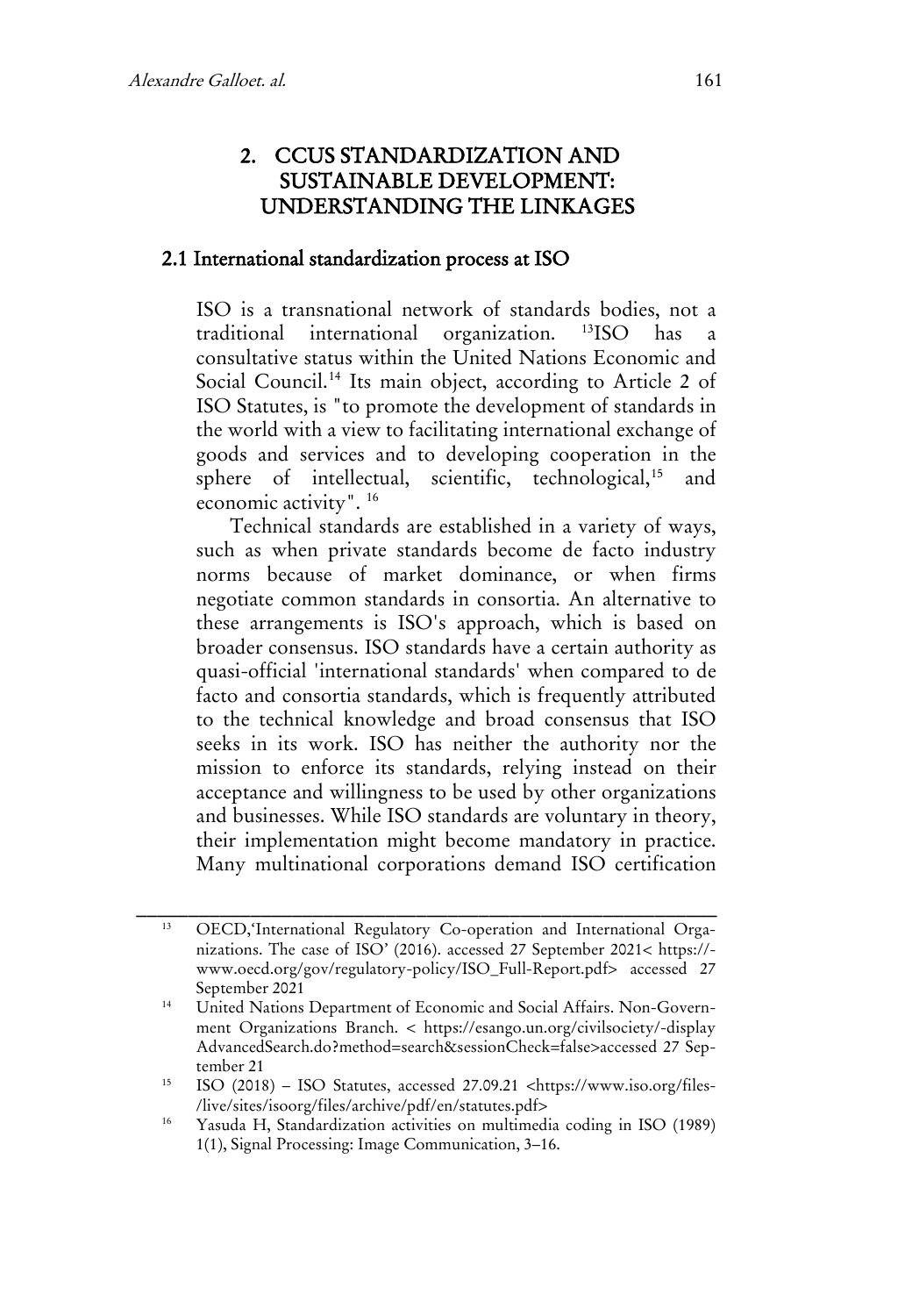from their supply chain partners and subcontractors. As a result, compliance with ISO standards may become a requirement for access to global markets.[17](#page-6-0)

The governance structure of ISO is shown in Figure 1. The General Assembly is an annual meeting, attended by ISO members and ISO Officers, that have the ultimate authority of the organization. The ISO Council is a governance body that meets three times a year and reports to the General Assembly. The Council is made up of 20 member bodies, which rotates among all member bodies to make sure it is representative of the members community, the ISO Officers, and the Chairs of the Policy Development Committees<sup>[18](#page-6-1)</sup> CASCO, COPOLCO and DEVCO. Besides these policy-related bodies, the Council has also direct responsibility over other advisory bodies which also report to Council.[19](#page-6-2) Finally, the management of the technical work is taken care of by the Technical Management Board (ISO/TMB), which reports to Council. This body is also responsible for the technical committees that lead standards development and any strategic advisory boards created on technical matters<sup>[20](#page-6-3)</sup>

<span id="page-6-0"></span><sup>17</sup> Heires M, The international organization for standardization (ISO) (2008) 13(3), New Political Economy, 357–367<https://doi.org/10.1080/135634- 60802302693>

<span id="page-6-1"></span><sup>18</sup> ISO/CASCO, which provides guidance on conformity assessment, ISO/- COPOLCO, which provides guidance on consumer issues and ISO/- DEVCO, which provides guidance on matters related to developing countries <https://www.iso.org/structure.html>.

<span id="page-6-2"></span>The President's Committee, which advises Council on matters decided by Council; The Council Standing Committees (ISO/CSC), which address matters related to finance (ISO/CSC/FIN), strategy and policy (ISO- /CSC/SP), nominations for governance positions (ISO/CSC/NOM) and have oversight over the organization's governance practices (ISO- /CSC/OVE); and advisory groups which provide advice on matters related to ISO's commercial policy (ISO/CPAG) and information technology (ISO/ITSAG) (https://www.iso.org/structure.html).

<span id="page-6-3"></span><sup>&</sup>lt;sup>20</sup> Available in ISO portal. <https://www.iso.org/structure.html> accessed 27 October 21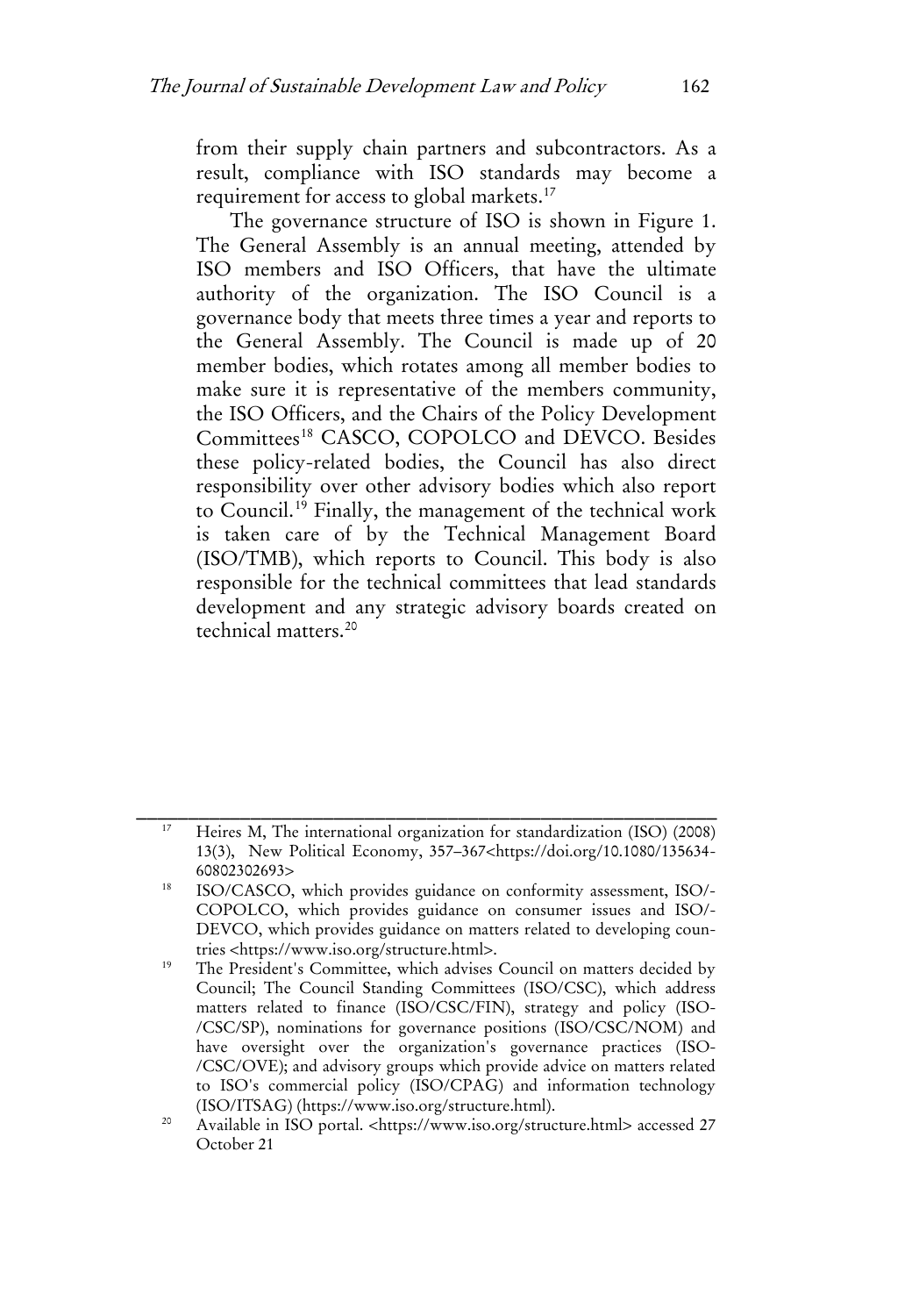

Figure 1 – The ISO governance structure (https://www.iso.org/structure.html)

The next section will discuss the environment where the standards are developed at ISO, the technical committees (ISO/TCs) and their relevance, followed by a section dedicated to analyzing the stakeholders and process involved in establishing a new ISO/TC.

#### 2.2. ISO/TCs and their relevance

The ISO Central Secretariat and the ISO/TMB coordinate the highly decentralized work of the experts in the so-called technical committees (ISO/TCs). Each technical committee has a business plan (BP), which also covers the activities of its subcommittees (SCs). The business plans should analyze the conditions and trends in the market sector served by the technical committee and will be required explicitly to link work programs and sector needs. Thus, priorities for which standards are needed can be set. An ISO/TC may assign sub-committees (SCs) with working groups (WGs) to cover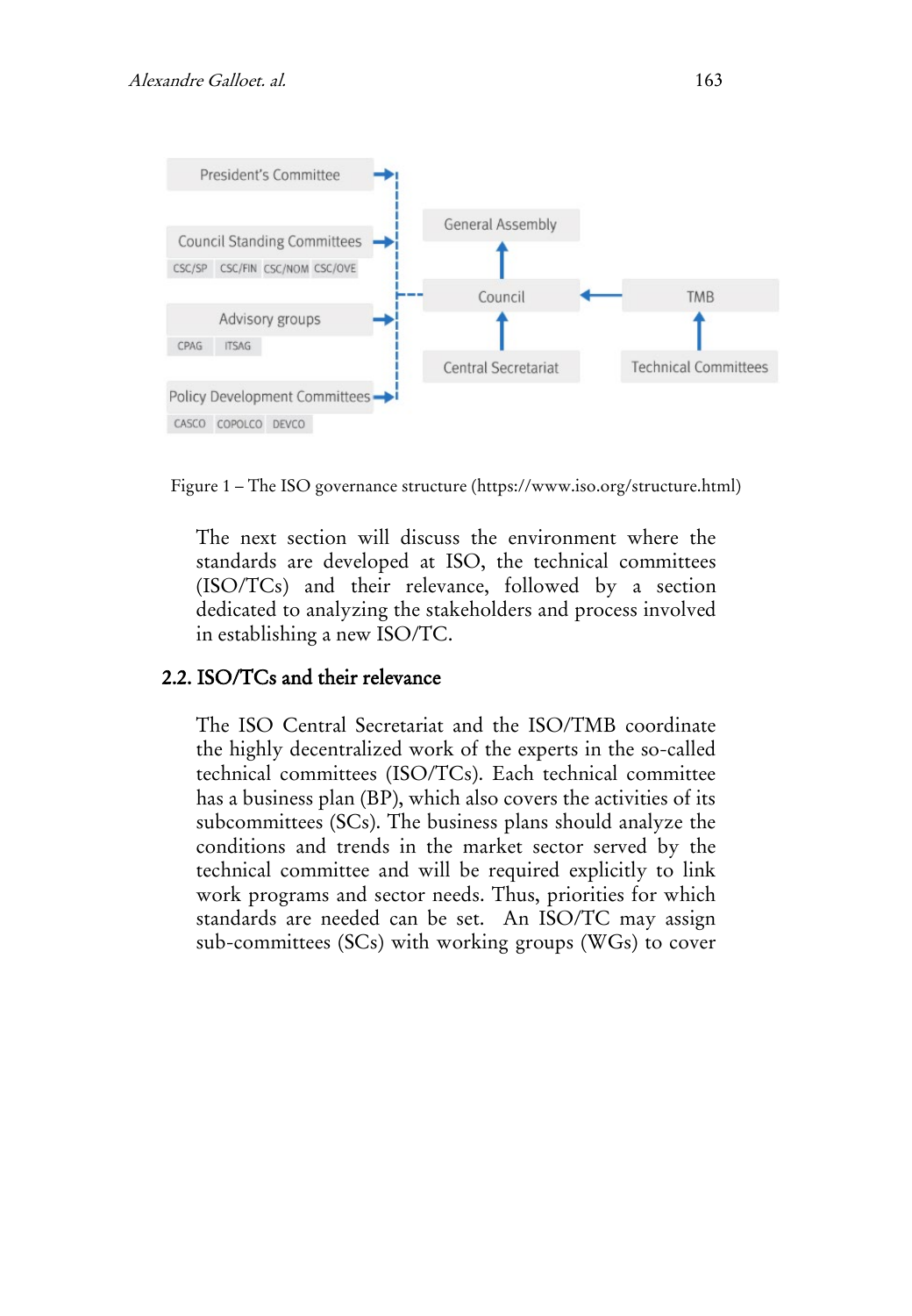certain areas of work.<sup>21</sup> The actual standardization work takes place in the WGs and  $SCs.<sup>22</sup>$  $SCs.<sup>22</sup>$  $SCs.<sup>22</sup>$ 

The standardization development at ISO spreads over hundreds of technical fields in some thousands of technical committees (TCs), subcommittees (SCs) and working groups (WGs) which convene usually once a year at different venues around the world.<sup>[23](#page-8-2)</sup> The members of these are designated by the national member organizations and can include experts from industry, research, and government, and sometimes also representatives of consumer organizations and other Non-Government Organizations(NGOs).[24](#page-8-3)

The standardization process is conducted in the form of consensus building in the technical committees.[25](#page-8-4) This can be a lengthy and sometimes painstaking process: the development of an ISO standard usually takes 36 months or longer.<sup>[26](#page-8-5)</sup> New standardization projects can be proposed by a national member organization, one of ISO's policy committees or the Board itself, $27$  which also has the final say on the start of a new project. [28](#page-8-7)

The process begins with the development of a draft that meets a specific market need (New Project/New Work Item Proposal, NP/NWIP). This is then shared for commenting and further discussion, and if approved, it becomes a Working Draft (WD) to be discussed at the respective ISO/TC. The voting process is the key to consensus. If that

<span id="page-8-0"></span><sup>21</sup> Antonatus E, and SundströmB,–'International Standardization'in Antonatus E and Troitzsch J (Eds.), Plastics Flammability Handbook (Hanser. 4th ed.2021). 9 pp. 257–286). <https://doi.org/https://doi.org/10.3139/978156- 9907634.009>

<span id="page-8-1"></span><sup>&</sup>lt;sup>22</sup> Heires M, The international organization for standardization (ISO)' (2008) 13(3)New Political Economy, 357–367<https://doi.org/10.1080/135634- 60802302693>

<span id="page-8-3"></span><span id="page-8-2"></span> $\frac{23}{24}$  Ibid.

Yasuda, H, 'Standardization activities on multimedia coding in ISO' (1989) 1(1) Signal Processing: Image Communication, 3–16.

<span id="page-8-4"></span><sup>&</sup>lt;sup>25</sup> Chimalakonda S, and Hyung Lee D, 'A family of standards for software and systems product lines. Computer Standards and Interfaces' (2021)78. <http-s://doi.org/10.1016/j.csi.2021.103537>

<span id="page-8-6"></span><span id="page-8-5"></span> $\frac{26}{27}$  Ibid.

Heires M, The international organization for standardization (ISO)' (2008)13(3) New Political Economy357– 367<https://doi.org/10.1080/13563460802302693>

<span id="page-8-7"></span><sup>28</sup> Yasuda, H, 'Standardization activities on multimedia coding in ISO' (1989) 1(1) Signal Processing: Image Communication, 3–16.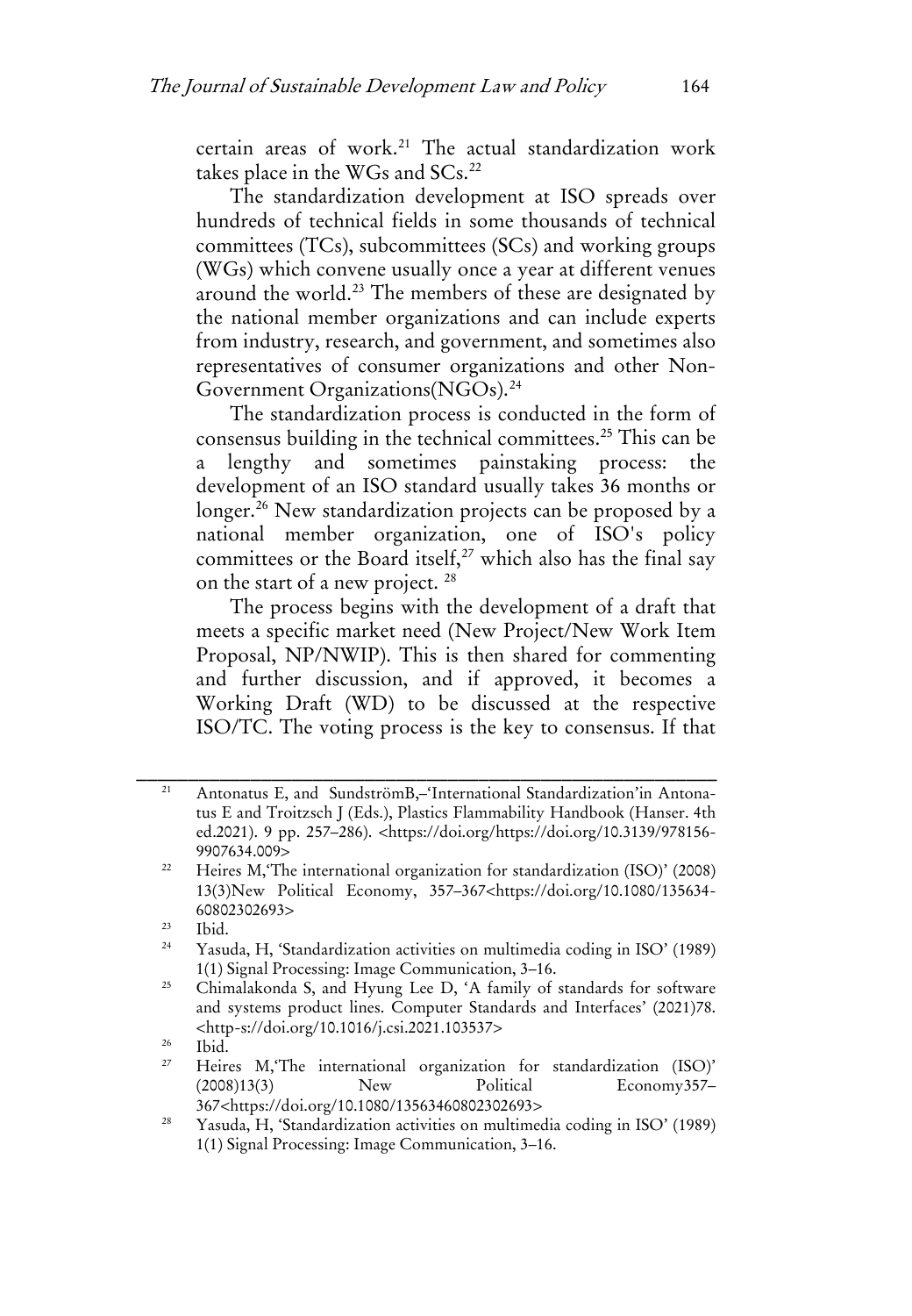is achieved, then the draft is on its way to becoming an ISO standard. If an agreement is not reached, then the draft will be modified further and voted on again. Discussion and voting processes are repeated, generating new Committee Draft (CD) versions until the ISO/TC achieves a consensus to move to Draft International Standard (DIS) stage.<sup>[29](#page-9-0)</sup> After another round of discussion and voting a Final Draft International Standard (FDIS) is created, which is then finally analyzed before publication as an International Standard (IS). From the first proposal to the final publication, developing a standard usually takes about 3 years (https://www.iso.org/developing-standards.html).<sup>[30](#page-9-1)</sup> This development process is schematically presented in Figure 2.<sup>[31](#page-9-2)</sup>

<span id="page-9-0"></span><sup>29</sup> Chimalakonda Sand Hyung Lee D 'A family of standards for software and systems product lines.' (2021). Computer Standards and Interfaces 78. <https://doi.org/10.1016/j.csi.2021.103537>

<span id="page-9-2"></span><span id="page-9-1"></span> $\frac{30}{31}$  Ibid.

Džemić Z, Memić, H, Vitt, M. P, and Badnjević, A. 'Need for standards and their development. (2019). Elsevier, Clinical Engineering Handbook, Second Editionpp. 715–721. <https://doi.org/10.1016/B978-0-12-813467- 2.00101-2>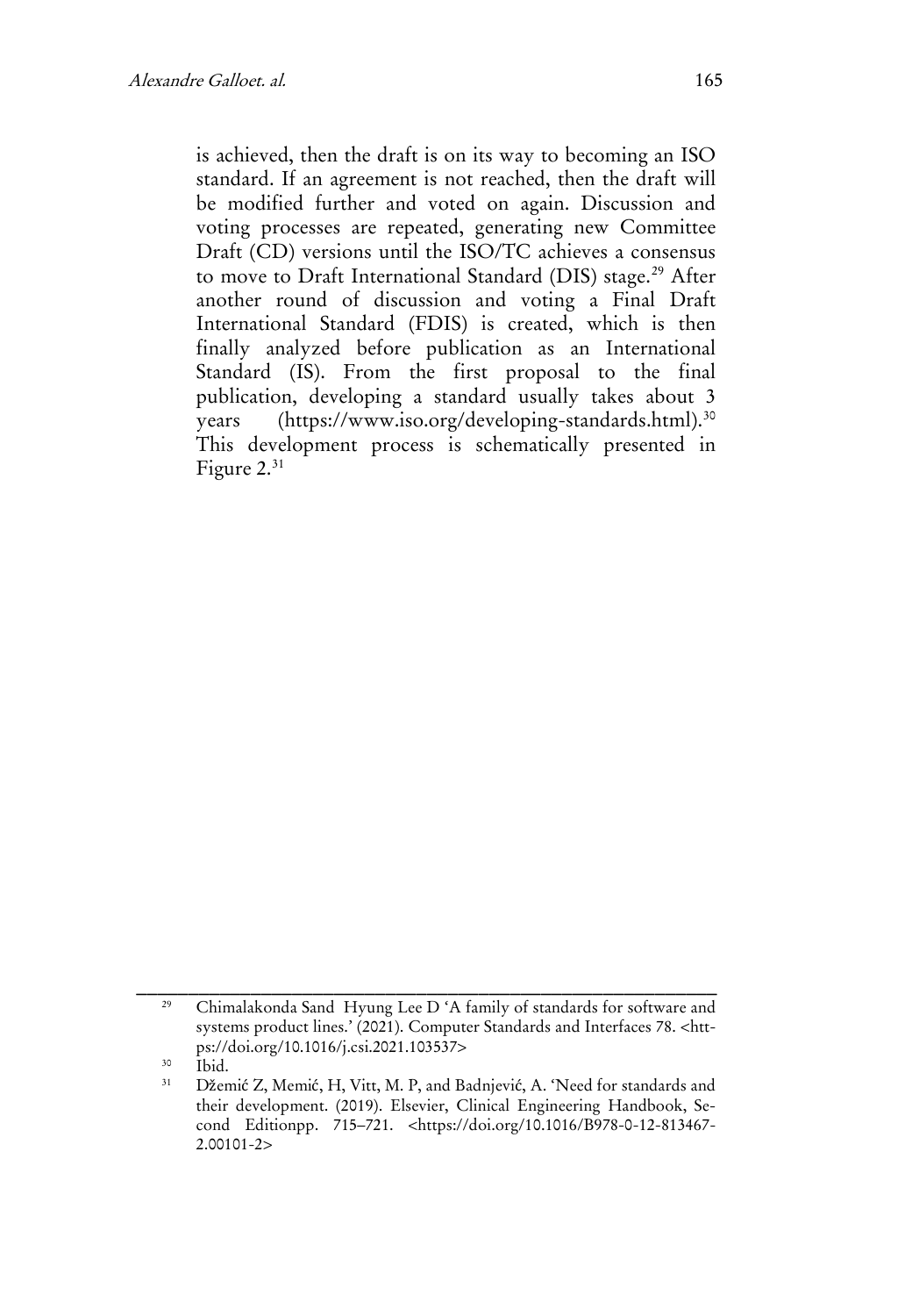

Figure 2 – Scheme of ISO standards development process [\(https://www.iso.org/developing-standards.html\)](https://www.iso.org/developing-standards.html).

Although every ISO member is officially welcome to participate in the standardization process, not every country has the infrastructure or technical expertise to do so effectively. The standardization process's consensual and highly technical structure is intended to avoid and minimize disagreements, but it can also act as an implicit barrier to participation. New projects frequently begin with a draft document, and it might be difficult to criticize those proposals without proposing a well-thought-out alternative. Furthermore, the members of the various committees are usually professionals in their professions who have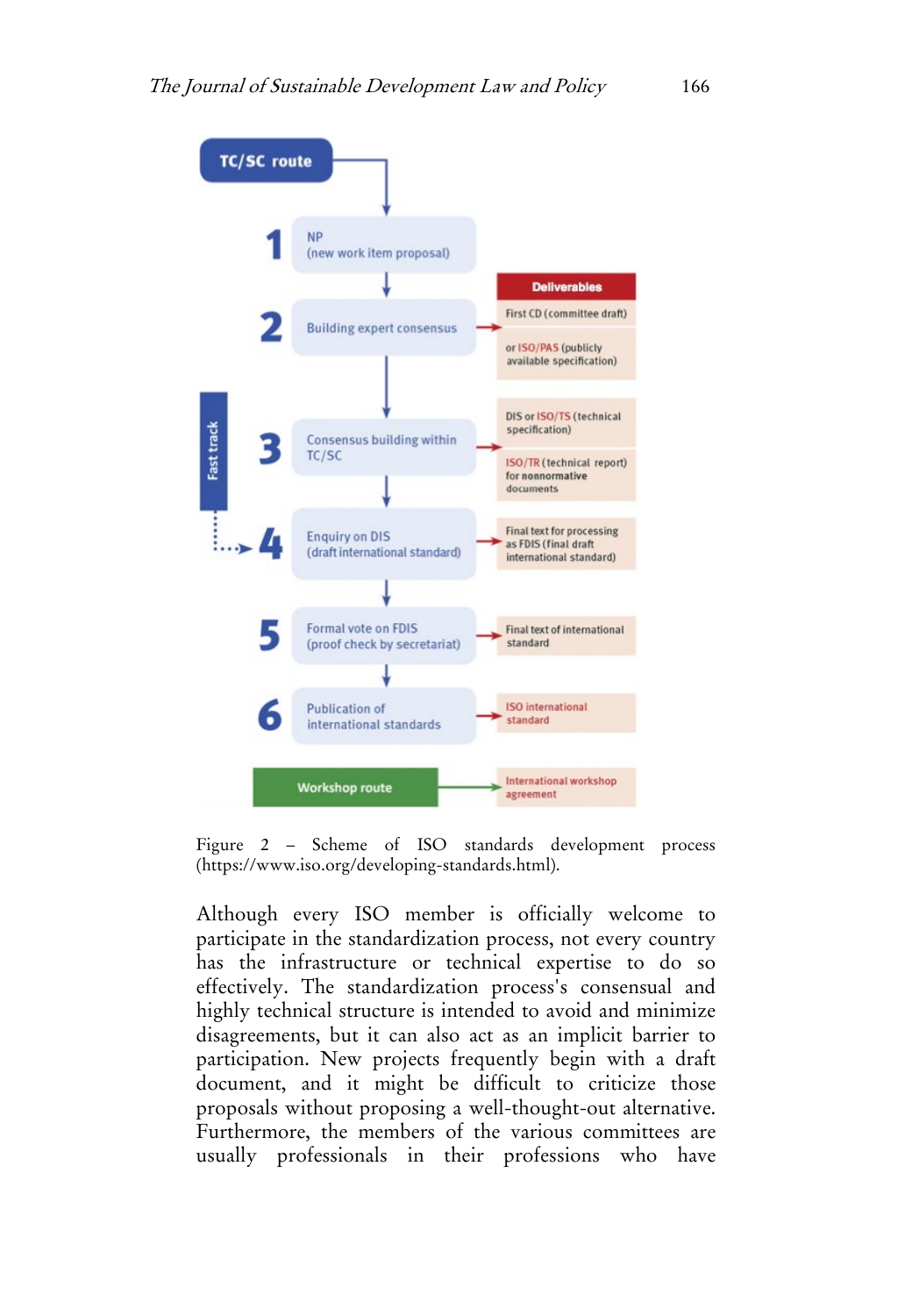collaborated for a long period.<sup>[32](#page-11-0)</sup> This makes it more difficult for new members who lack experience and skills to join the discussions.<sup>[33](#page-11-1)</sup>

As a result, active participation in technical committees is a necessary condition for influencing standardization. If ISO members choose to participate in a committee, they can do so as O-members (observers) or P-members (participants). Pmembers are required to attend all meetings and vote on standards and are thus more devoted to the organization's work. Every committee is overseen by a single national organization that has been designated by the Board to carry out this function.[34](#page-11-2) Members with a significant interest in the standards being established frequently hold the secretariat and chair positions.<sup>[35](#page-11-3)</sup>

## 2.3 Stakeholders and the process involved in establishing a new ISO/TC

A proposal for a new field of technical activity shall be submitted to the ISO Central Secretariat which will process the proposal in accordance with the ISO/IEC Directives (Part 1, Subclause 1.5). According to ISO/IEC Directives (Part 1, Subclause 1.5.3)<sup>[36](#page-11-4)</sup>, the proposer may be:  $"1.5.3$  (...)

- a) a National Body;
- b) a technical committee or subcommittee;
- c) a project committee;
- d) a policy level committee;
- e) the technical management board;
- f) the Chief Executive Officer;
- g) a body responsible for managing a certification system operating under the auspices of the organization;

<span id="page-11-0"></span><sup>32</sup> Heires M,'The international organization for standardization (ISO)'(2008) 13(3), New Political Economy357–367.<https://doi.org/10.1080/1356346- 0802302693>

<span id="page-11-2"></span><span id="page-11-1"></span><sup>&</sup>lt;sup>33</sup> Silva, P. P. A 'Metrologia nas normas, normas na metrologia.' (2003).<br><sup>34</sup> Heiras M 'The international organization for standardization (ISO).

Heires M,'The international organization for standardization (ISO). (2008) 13(3),.New Political Economy, 357–367. <https://doi.org/10.1080/135634- 60802302693>

<span id="page-11-3"></span><sup>35</sup> Silva, P. P. A,'Metrologia nas normas, normas na metrologia' (2003).

<span id="page-11-4"></span><sup>36</sup> ISO (2021). ISO Directives, Part 1. accessed 27 October 2021. <https:// www.iso.org/sites/directives/current/consolidated/index.xhtml>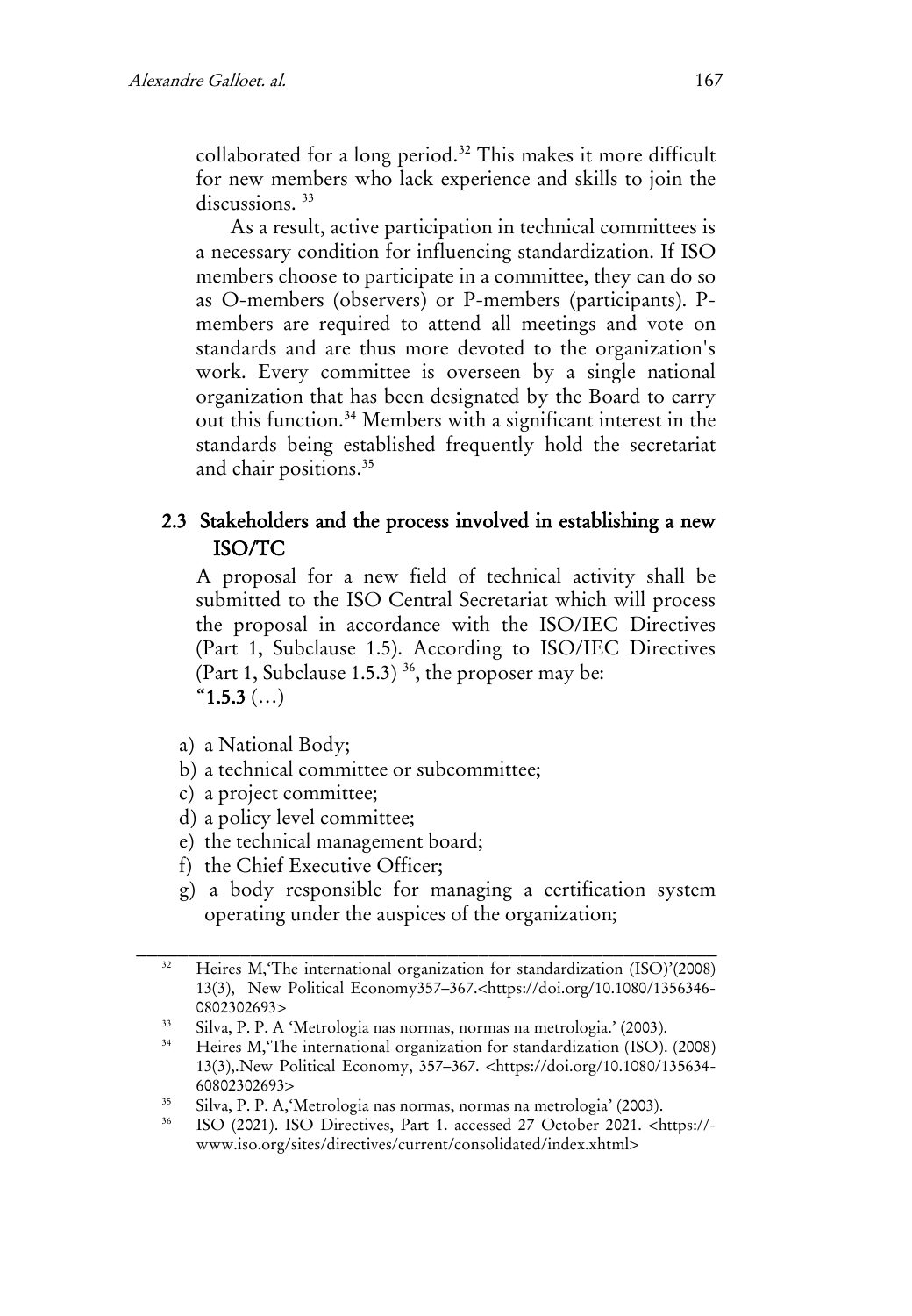h) another international organization with National Body membership."

According to ISO/IEC Directives (Part 1, Subclause 1.5.4)<sup>[37](#page-12-0)</sup>, the main topics that should be covered in a new proposal are:  $"1.5.4$  (...):

- a) the proposer;
- b) the subject proposed;
- c) the scope of the work envisaged and the proposed initial programme of work;
- d) a justification for the proposal;
- e) if applicable, a survey of similar work undertaken in other bodies;
- f) any liaisons deemed necessary with other bodies."

Guidelines for proposing and justifying a new field of technical activity are given in the ISO/IEC Directives (Part 1, Annex C).<sup>[38](#page-12-1)</sup> Proposers are strongly encouraged to conduct informal consultations with other National Bodies in the preparation of proposals. In some instances, the ISO/TMB may consider it appropriate to carry out an informal exploratory enquiry.

ISO/IEC Directives (Part 1, Subclause 1.5.5) [39](#page-12-2) highlight the establishment process and the fundamental role of the ISO/TC Business Plan (BP):

 $"1.5.4$  (...):

Technical committees are established by the ISO/TMB on a provisional basis. Following the initial meeting of the technical committee, but no later than 18 months, provisionally established technical committees are required to prepare a strategic business plan for review by the ISO/TMB. The committees are formally established by the ISO/TMB at the time of acceptance of the business plan. This

<span id="page-12-2"></span><span id="page-12-1"></span><span id="page-12-0"></span>\_\_\_\_\_\_\_\_\_\_\_\_\_\_\_\_\_\_\_\_\_\_\_\_\_\_\_\_\_\_\_\_\_\_\_\_\_\_\_\_\_\_\_\_\_\_\_\_\_\_\_\_\_\_\_\_  $37$  Ibid.

 $38$  Ibid.

Ibid.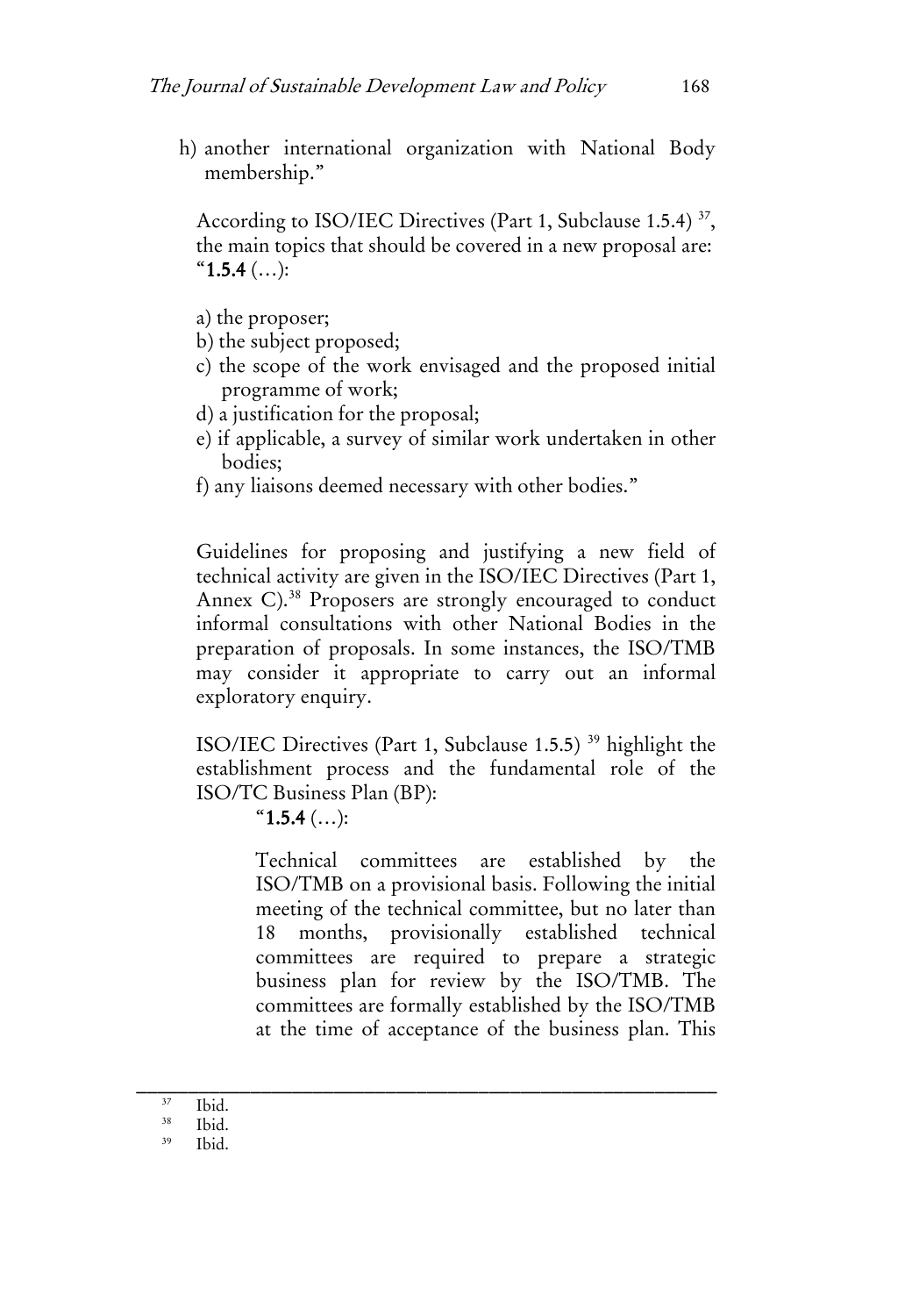does not preclude the initiation of standardization projects during this 18 month period."

The proposal is then sent to ballot among all ISO NSB members, arguing if they support the formation of a new ISO/TC, as well as whether they intend to actively engage in the new ISO/TC's activities. Responses to the proposal must be received within 12 weeks. The ISO/TMB reviews the responses and decides on the formation of a new ISO/TC if a two-thirds majority of the National Bodies voting are in favor of the proposal (abstentions are not considered) and at least 5 National Bodies that voted in favor have expressed an active desire to participate.[40](#page-13-0)

A new ISO TC's title and scope must be agreed upon following its establishment, being approved by a two-thirds majority of the P-members voting. An ISO/TC's scope is a statement that accurately defines the extent of its activities. The scope of a technical committee's definition should begin with the words "Standardization of..." or "Standardization in the field of..." and be written as succinctly as feasible. Recommendations on scope are given in ISO/IEC Directives (Part 1, Annex  $I$ ).<sup>[41](#page-13-1)</sup>

Sometimes, when the new field proposed is objectively related to one standard project, an ISO/PC (Project Committee) can be established, which can be later transformed into an ISO/TC. As an example, ISO established in 2008 the "ISO/PC 242 – Energy management" tasked to develop a standard regarding energy management systems, which resulted in publishing ISO 50001:2011 – Energy management systems — Requirements with guidance for use. ISO/PC 2[42](#page-13-2) then transitioned to ISO/TC 242<sup>42</sup> developing standards and guidance related to the implementation of ISO 50001 [43.](#page-13-3) In other cases, when the

<span id="page-13-2"></span><span id="page-13-1"></span><span id="page-13-0"></span>\_\_\_\_\_\_\_\_\_\_\_\_\_\_\_\_\_\_\_\_\_\_\_\_\_\_\_\_\_\_\_\_\_\_\_\_\_\_\_\_\_\_\_\_\_\_\_\_\_\_\_\_\_\_\_\_ <sup>40</sup> Ibid.

 $\frac{41}{42}$  Ibid.

<sup>42</sup> "ISO/TC 242 – Energy management" has merged with "ISO/TC 257 – Energy savings", resulting in "ISO/TC 301 – Energy management and Energy savings" in 2016.

<span id="page-13-3"></span><sup>43</sup> Lieback, J. U., Buser, J., Kroll, D., Behrendt, N., and Oppermann, S 'Standards, Regulations and Requirements Concerning Energy and Resource Efficiency. In Resource Efficiency of Processing Plants'. (John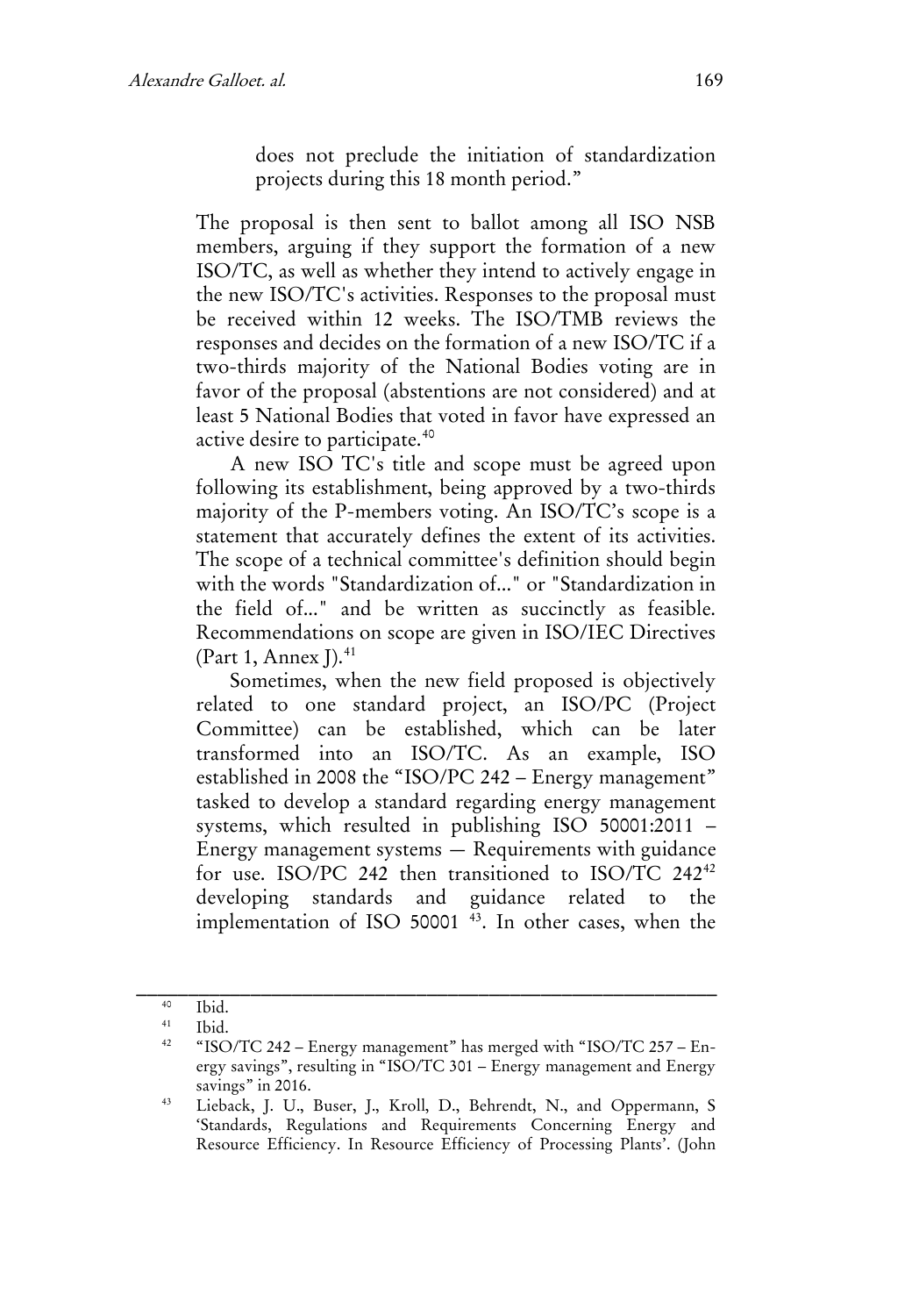proposer has already a set of standards to be developed, an ISO/TC can be established, like the "ISO/TC 265 – Carbon dioxide capture, transportation, and geological storage" [44,](#page-14-0) as will be further discussed in this article.

Finally, when the technical activity is already covered by an existing ISO/TC, the proposer can then direct its project proposal to create an SC or WG inside the existing ISO/TC. As an example, Stokes et al.  $(2020)^{45}$  $(2020)^{45}$  $(2020)^{45}$  reports that after the publication of the first edition of the Inter-Agency Space Debris Coordination Committee (IADC) Space Debris Mitigation Guidelines in 2002, ISO set up a WG (now identified as ISO/TC 20/SC 14/WG 7) to transform guidelines and best practices from the IADC into a set of international standards on space debris mitigation.

A study by Castka and Balzarova (2008)<sup>[46](#page-14-2)</sup> has investigated the views ISO members and invited participants had on the proposal to move from one type of standard to another in a particular development case. The authors conducted inquiries to capture how previous standardization processes (ISO 9000 and ISO 14000) were affecting a particular new standard development (ISO 26000), which moved from a meta-standard approach towards a guidance standard. The authors focused on three main research areas (management system standards, process approach, and certification) and considered three elements related to each stakeholder: which group the stakeholder belongs to, what the position of this stakeholder is, and which rationale supports its position.

Wiley & Sons, Ltd, 2018)pp. 19–43 <https://doi.org/https://doi.org/10.10- 02/9783527804153.ch2>

- <span id="page-14-0"></span><sup>44</sup> Carpenter S. M., and Koperna, G,'Development of the first internationally accepted standard for geologic storage of carbon dioxide utilizing Enhanced Oil Recovery (EOR) under the International Standards Organization (ISO) Technical Committee TC-265'(2014) 63. Energy Procedia, 6717–6729. <https://doi.org/10.1016/j.egypro.2014.11.707>
- <span id="page-14-1"></span><sup>45</sup> Stokes H, Akahoshi Y, Bonnal C, Destefanis R, Gu Y., Kato A., Kutomanov A., LaCroix A., LemmensS., Lohvynenko A., OltroggeD., Omaly P., Opiela J., Quan H., Sato K., Sorge M., and TangM, 'Evolution of ISO's space debris mitigation standards'(2020) 7(3),. Journal of Space Safety Engi-neering, 325–331. <https://doi.org/10.1016/j.jsse.2020.07.004>
- <span id="page-14-2"></span><sup>46</sup> Castka P, and Balzarova M. A. 'The impact of ISO 9000 and ISO 14000 on standardisation of social responsibility-an inside perspective'(2008) 113(1). International Journal of Production Economics, 74–87. <https://doi.org- /10.1016/j.ijpe.2007.02.048>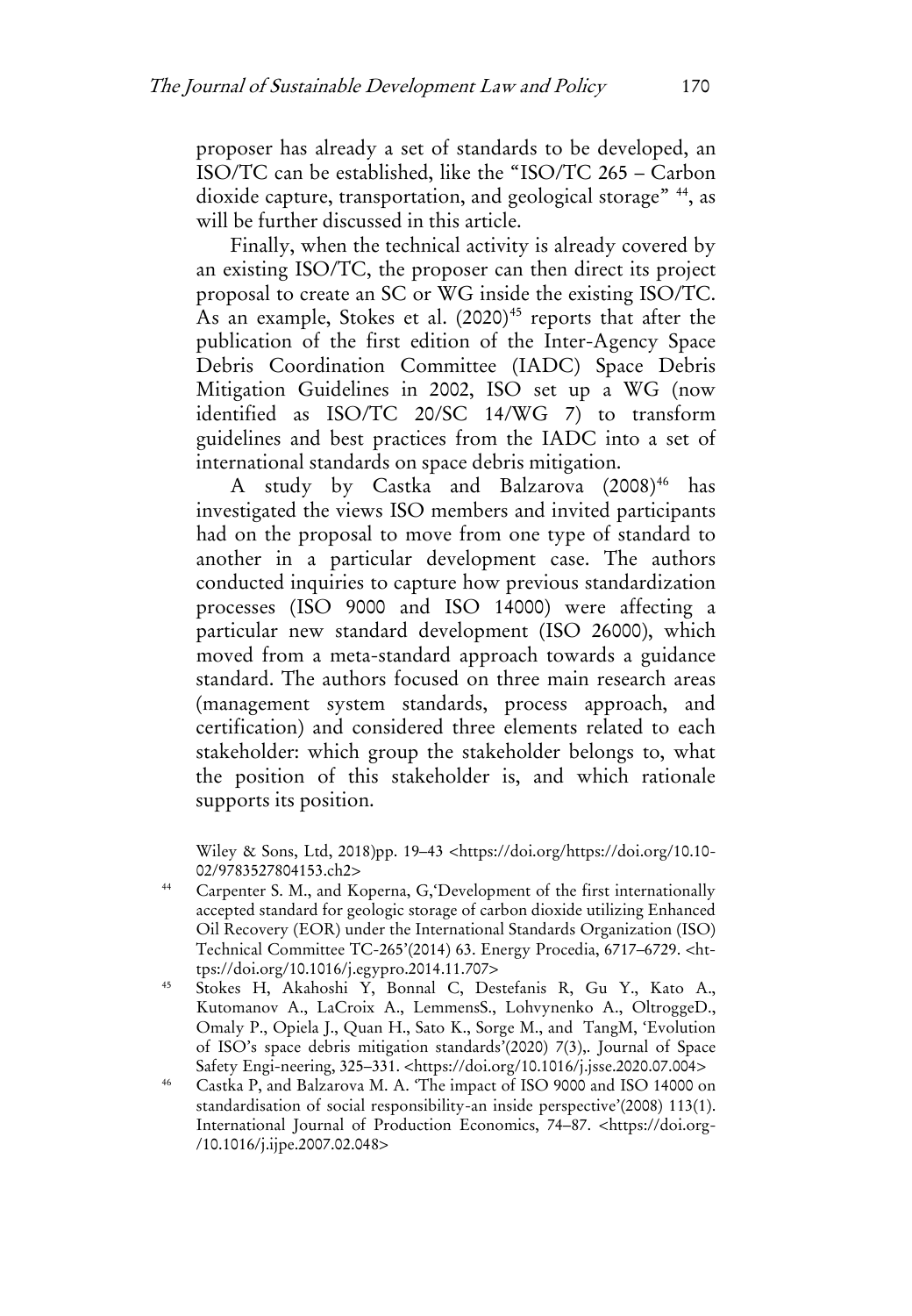#### 2.4 Relevance of standardization on CCUS

CCUS potential to mitigate climate change has been recognised for decades, but deployment has been slow and so has had only a limited impact on global CO2 emissions. This slow progress is a major concern in view of the urgent need to reduce emissions across all regions and sectors to reach global net-zero emissions as quickly as possible<sup>[47](#page-15-0)</sup>.

Widespread commercial implementation of CCUS has not occurred for several reasons including the high cost, concerns about health and safety, lack of carbon pricing, doubts about its efficacy, and uncertain public acceptance<sup>[48](#page-15-1)</sup>. Another major obstacle is the lack of clear regulations and standards. This last obstacle can be addressed with International Standards and should be addressed promptly because industry and governments have indicated that CCUS is a priority.

As a matter of fact, ISO already recognizes the importance on CCUS standardization in the context of climate change mitigation on a recent guidance for ISO standard developers, the ISO Guide 84 (Guidelines for addressing climate change in standards) developed by the ISO Climate Change Coordination Committee (ISO/TMBG/CCCC). In ISO Guide 84 it is provided the following guidance:

> Standards developers should monitor the advancement of carbon dioxide capture and storage (CCS) technology and possible other long-term carbon sequestration through natural processes for improvements so that legacy fossil fuel combustion facilities and process industries can implement CCS when investments become more economically feasible or when implementation or retrofitting is required by regulation. Standards developers should take into consideration the level of maturity of CCS

<span id="page-15-0"></span><sup>47</sup> IEA,Energy Technology Perspectives 2020.(Special Report on Carbon Capture Utilisation and Storage. CCUS in clean energy transitions. Paris: OECD/IEA Publishing, 2020)

<span id="page-15-1"></span>Ibid.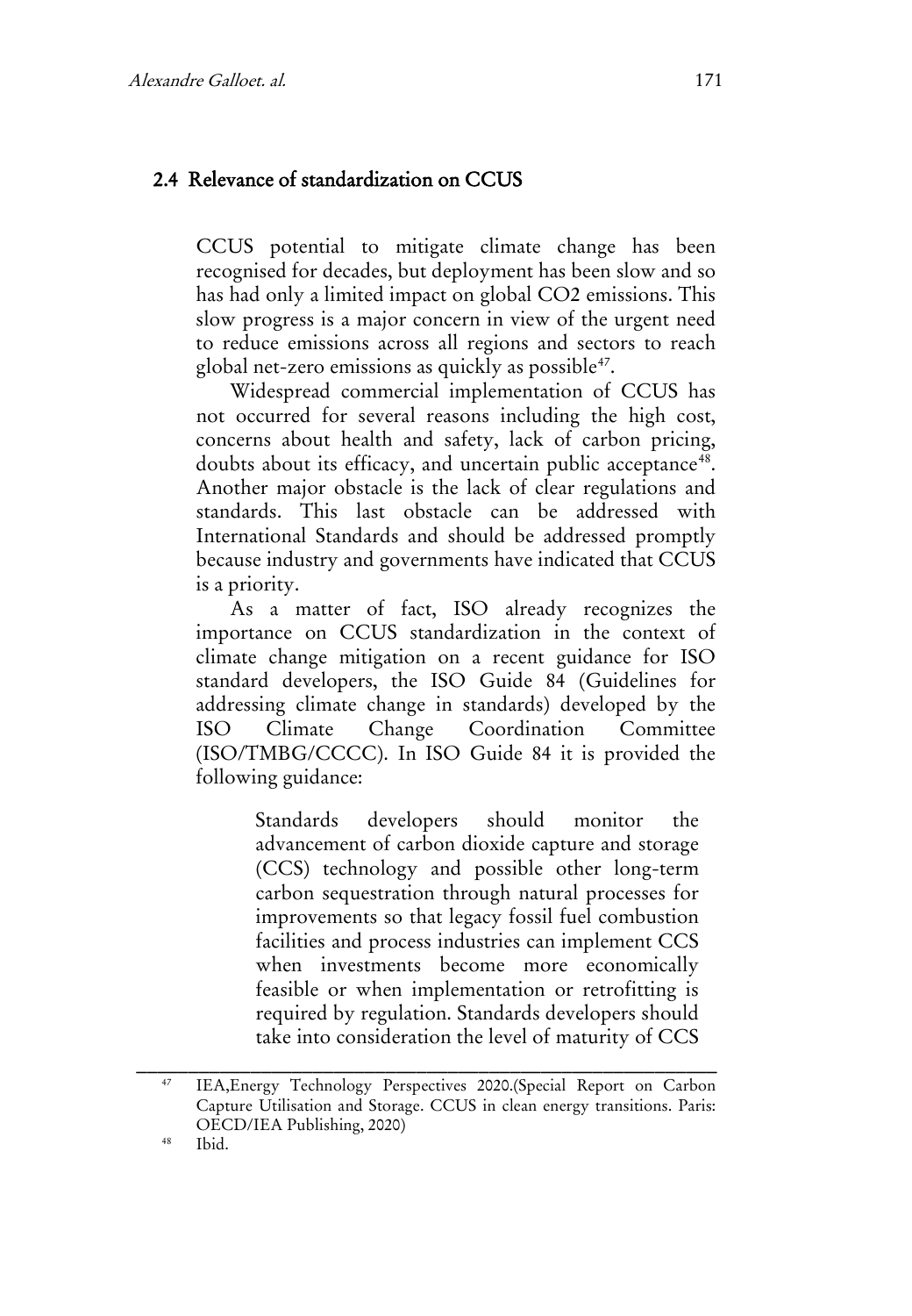technologies and the potential of other carbon sequestrations before introducing any specific provisions in their standards development.  $(\ldots)$ 

Standards developers should also consider carbon dioxide capture and utilization (CCU) in addition to CCS. CO2, as a source of carbon, has the potential to be used in the manufacture of fuels, carbonates, polymers and chemicals. Due to its inherent potential, CCU is considered complementary alternative to geological CO2 storage and should be taken into consideration by standards developers according to technology maturity."<sup>[49](#page-16-0)</sup>

Standardization in the CCUS field would provide a necessary element of the framework that could be used to facilitate widespread appropriate implementation. To date, proponents are using different guidelines, best practices, and related standards to select, design, develop, operate, and close CCUS projects. There is a need therefore for standards that are specific to CCUS and which would address the unique requirements that these projects require. This would be an immense benefit to proponents, regulators, and the public because it could provide assurances that projects have followed internationally accepted practices for safety and environmental integrity. Furthermore, because a CCUS project is an integrated system, it is necessary to ensure that carbon capture, transportation, injection, and utilisation/storage are all interconnected.

Standardization in the CCUS field would be an important component of the framework that could be leveraged to make wider deployment easier. CCUS projects are currently selected, designed, developed, operated, and closed utilizing a variety of guidelines, best practices, and associated standards. As a result, there is a need for CCUSspecific standards that satisfy the unique requirements that these projects necessitate. This would be extremely beneficial

<span id="page-16-0"></span>\_\_\_\_\_\_\_\_\_\_\_\_\_\_\_\_\_\_\_\_\_\_\_\_\_\_\_\_\_\_\_\_\_\_\_\_\_\_\_\_\_\_\_\_\_\_\_\_\_\_\_\_\_\_\_\_ ISO (2020). ISO GUIDE 84:2020 – Guidelines for addressing climate change in standards. Geneva: ISO.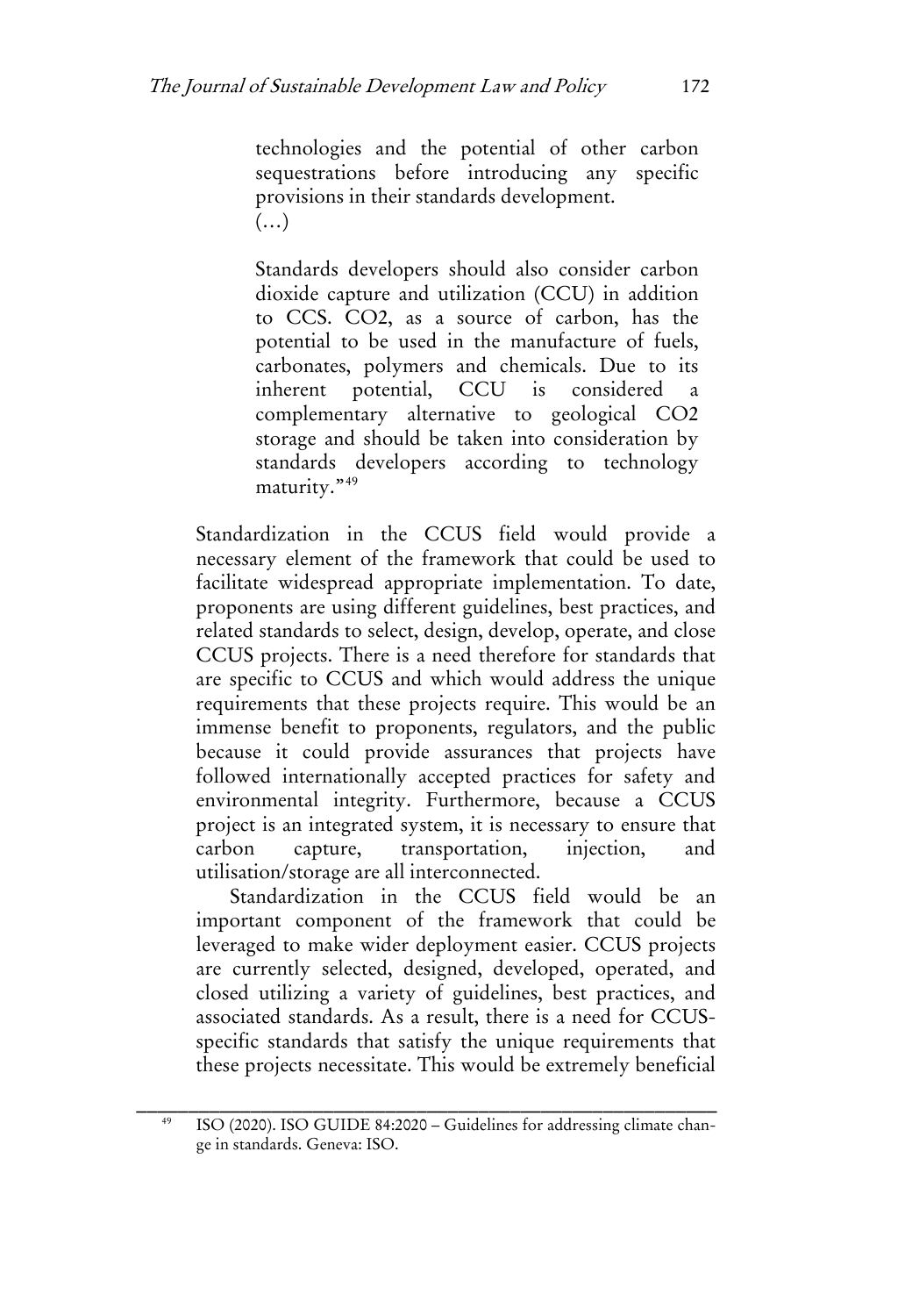to project proponents, regulators, and the general public because it would ensure that projects followed internationally accepted safety and environmental principles.

International standards are desirable because they take advantage of growing global expertise and experience in CCUS and acknowledge that CCUS projects may traverse jurisdictions. Furthermore, many countries that would benefit from the quick implementation of CCUS may lack the extensive competence needed to develop their own CCUS standards. The development of international standards for CCUS answers a critical need and is an essential step toward widespread adoption of CCUS as a climate change mitigation strategy.

Given this overview on the standardization process at ISO, including the different discussion environments and the stakeholders and process involved in establishing a new committee, the next section will present the international movement on standardization of CCS-related activities and where Utilization activities fit in from a standardization perspective.

## 3. STANDARDIZATION ON CCS & CCU

#### 3.1. Current international perspective

Internationally, there is an emergent understanding that CCS and CCU (i.e., Carbon Capture and Utilization) share the same core foundations, insofar as carbon capture is integral to both matters. Similarly, however, it is also understood that both matters diverge on the broader point of CCS being designed to secure the end-goal of permanent storage, whereas CCU endeavours to upcycle captured carbon into something that can be utilized as a chemical, fuel, etc. Cuéllar-Franca and Azapagic summarise the generally understood core distinction between CCS and CCU as follows:

The difference between CCS and CCU is in the final destination of the captured CO2. In CCS, captured CO2 is transferred to a suitable site for long-term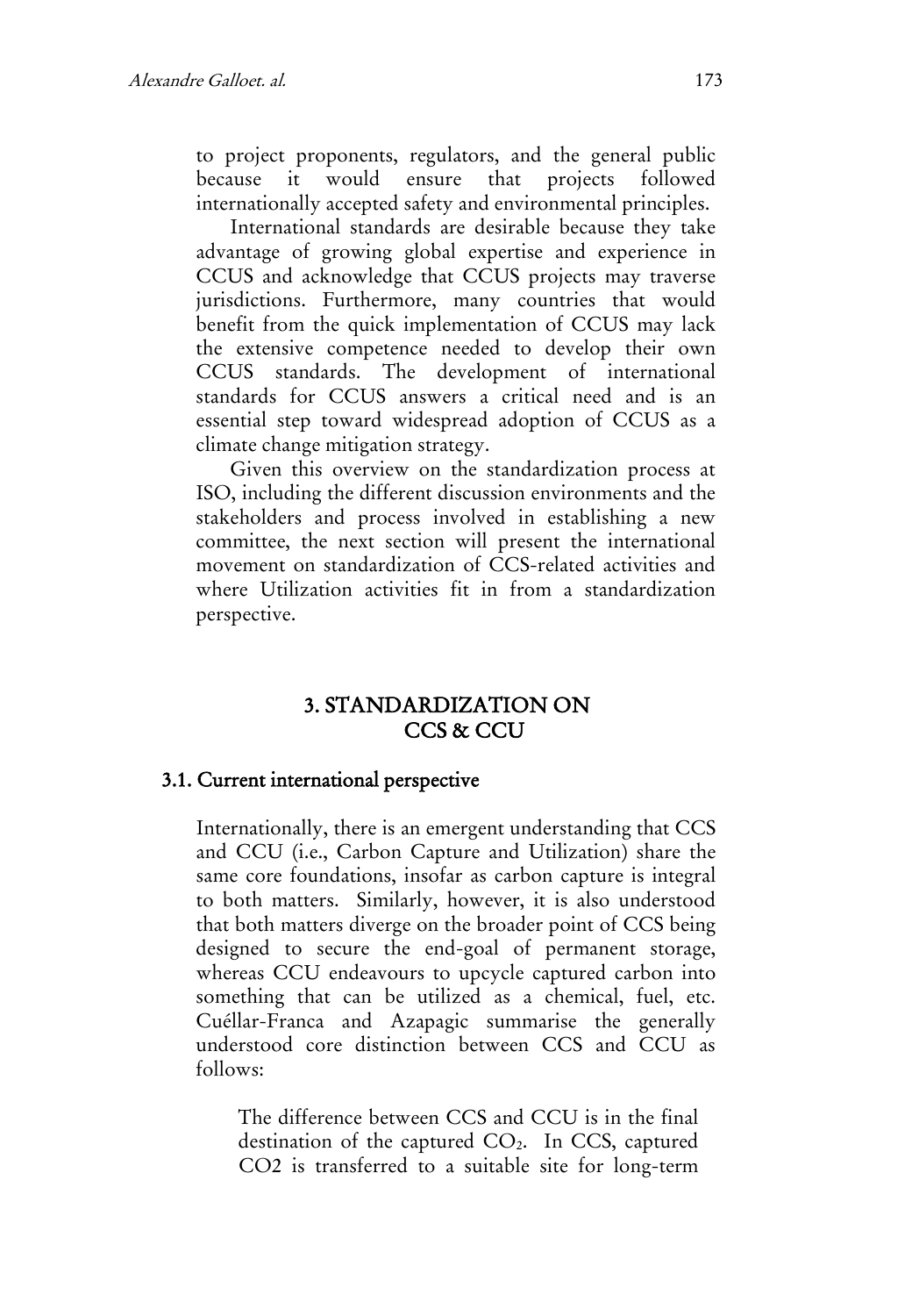storage, while in CCU, captured CO2 is converted into commercial products.[50](#page-18-0)

Eco-nnect, the widely-read sustainability newsletter, has commented that "CCS… [is] an innovation that captures existing carbon and stores it underground. Today, scientists are adapting CCS into a more profitable system named 'Carbon Capture and Utilization' (CCU)".[51](#page-18-1) This notion of scientists "*adapting CCS into*" CCU catches the spirit of the way in which the international community exhibits a tendency to view CCU as having emerged out of the CCS engineering and technological tradition, and it is therefore frequently viewed as being a part of that same overall stream of innovation. The European Union, for example, operated originally within a relatively narrowly confined CCSoriented remit, including via its flagship Carbon Capture and Storage Directive,<sup>[52](#page-18-2)</sup> but there has been a detectible subsequent trend towards broadening these CCS considerations into the utilization sphere; see, for example, the extensive 2019 report produced by the EU's CCS network on CCUS.[53](#page-18-3) Such factors and trends contribute to CCS and CCU often being viewed in a mutual manner, and therefore it is perhaps unsurprising that these spheres are frequently conjoined by the international community as CCUS.[54](#page-18-4) These tendencies in international perspectives on CCS/CCU/CCUS indicate that a TC committee that deals cumulatively with these interests – that is to say, both CCS and CCU – would not appear to be in any significant conflict with international norms; however, this in itself does not necessarily mean that it will be optimal for a TC committee

<span id="page-18-0"></span><sup>50</sup> Cuéllar-Franca, R.M., and Azapagic,A. Carbon capture, storage and utilisation technologies: a critical analysis and comparison of their life cycle environmental impacts. (2015) Journal of CO<sub>2</sub>Utilization 9, 82-102, 83.

<span id="page-18-1"></span><sup>51</sup> Traversone, V. (2020) Carbon Capture Storage vs Carbon Capture Utilization Eco-nnect, August 4 2020 (unpaginated online edition): [<https:-](https://eco-nnect.com/research2/2020/8/4/carbon-capture-storage-vs-carbon-capture-utilization) [//eco-nnect.com/research2/2020/8/4/carbon-capture-storage-vs-carbon](https://eco-nnect.com/research2/2020/8/4/carbon-capture-storage-vs-carbon-capture-utilization)[capture-utilization>](https://eco-nnect.com/research2/2020/8/4/carbon-capture-storage-vs-carbon-capture-utilization)

<span id="page-18-3"></span><span id="page-18-2"></span> $52$  Carbon Capture and Storage Directive 2009 (2009/31/EC).

<sup>53</sup> European Gas Regulatory Forum, (2019) The Potential for CCS and CCU in Europe, European Union.

<span id="page-18-4"></span><sup>54</sup> See, e.g., International Energy Agency, (2021) Carbon Capture, Utilisation and Storage, IEA online database:<https://www.iea.org/fuels-and-technologies/carbon-capture-utilisation-and-storage>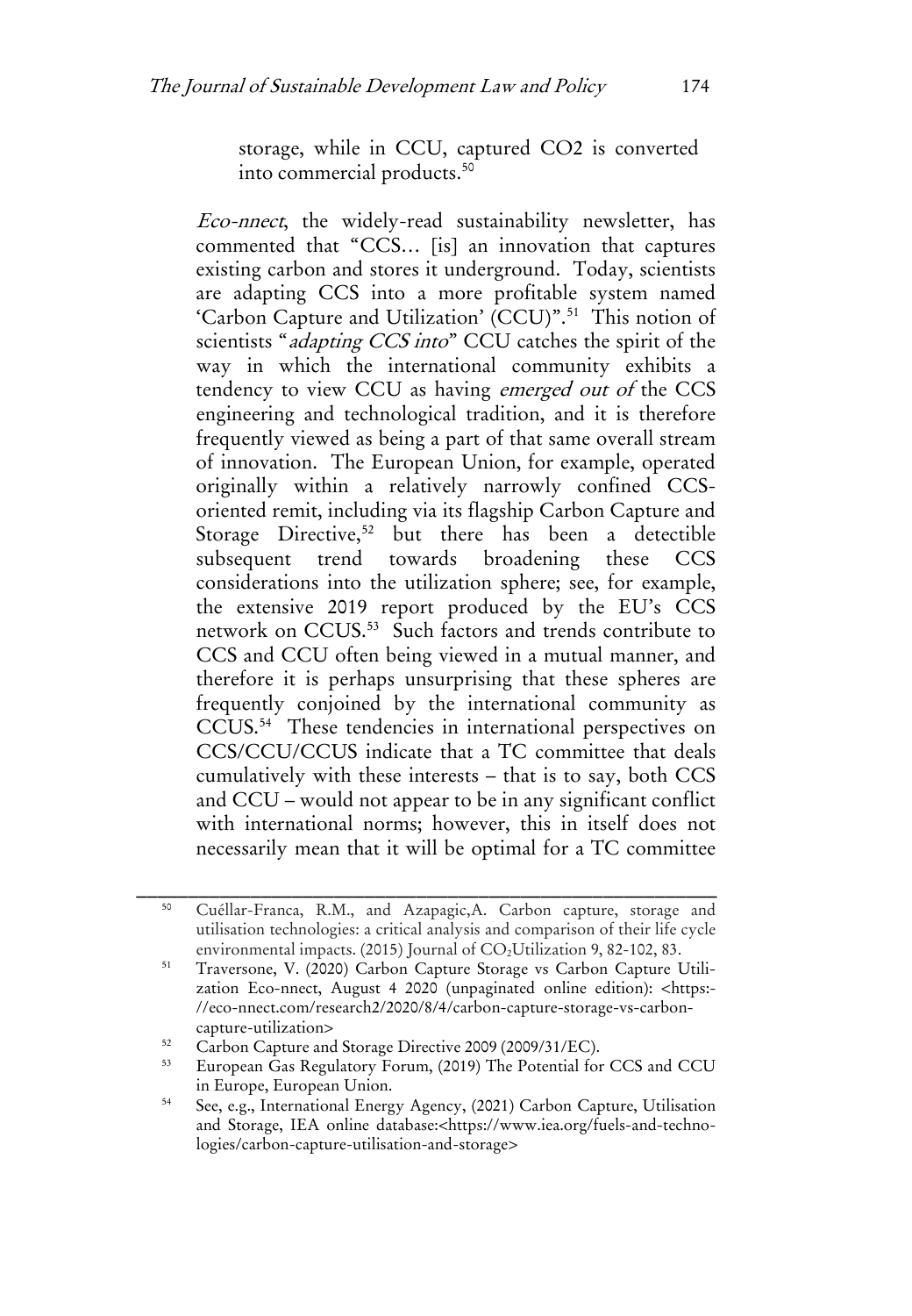to deal cumulatively with CCUS, given that much also depends on the ISO's particular structures, capacities and approaches.<sup>[55](#page-19-0)</sup>

There may be an argument from a generalist international perspective that "utilization" has been assumed to fall within the purview of the sorts of matters dealt with by ISO/TC 265 for some time. In a scholarly analysis in 2014, for instance, Carpenter and Koperna noted with reference to developments in the context of CCS and Enhanced Oil Recovery that: "the U. S. Department of Energy has rebranded CCS to include the 'utilization' of carbon dioxide for the added extraction of additional hydrocarbon recovery –  $\mathrm{CO}_2\text{-EOR},$  suggesting that CCS is

now CCUS – Carbon, Capture, 'Utilization' and Storage."[56](#page-19-1) The authors add that "With the obvious issues of funding in today's economic times, an additional impediment to the international advancement of commercial scale CCS is a result of very difficult and sometimes protracted international agreements and a lack of international CCS standards."[57](#page-19-2) They also note that "the International Standards Organization (ISO) has created a technical committee to advance the development of comprehensive international standards that address CCUS."[58](#page-19-3) Although this commentary is somewhat dated and as such is dealing with CCUS in a more rudimentary way – and with primary reference to EOR - than is now typical, it indicates an underlying assumption that a committee like ISO/TC 265

<span id="page-19-1"></span><span id="page-19-0"></span><sup>&</sup>lt;sup>55</sup> These matters are considered further below.<br> $\frac{56}{2}$  Converter  $\frac{5}{2}$  M and Kanama C Davelary

<sup>56</sup> Carpenter, S. M., and Koperna, G,'Development of the first internationally accepted standard for geologic storage of carbon dioxide utilizing Enhanced Oil Recovery (EOR) under the International Standards Organization (ISO) Technical Committee TC-265'(2014 )63, Energy Procedia, 6717–6729, 6718.

<span id="page-19-2"></span><sup>57</sup> Carpenter, S. M., and Koperna, G, 'Development of the first internationally accepted standard for geologic storage of carbon dioxide utilizing Enhanced Oil Recovery (EOR) under the International Standards Organization (ISO) Technical Committee TC-265'(2014 ) 63, Energy Procedia, 6717–6729, 6718.

<span id="page-19-3"></span><sup>58</sup> Carpenter, S. M., and Koperna, G, Development of the first internationally accepted standard for geologic storage of carbon dioxide utilizing Enhanced Oil Recovery (EOR) under the International Standards Organization (ISO) Technical Committee TC-265.(2014 ) 63, Energy Procedia, 6717–6729, 6718.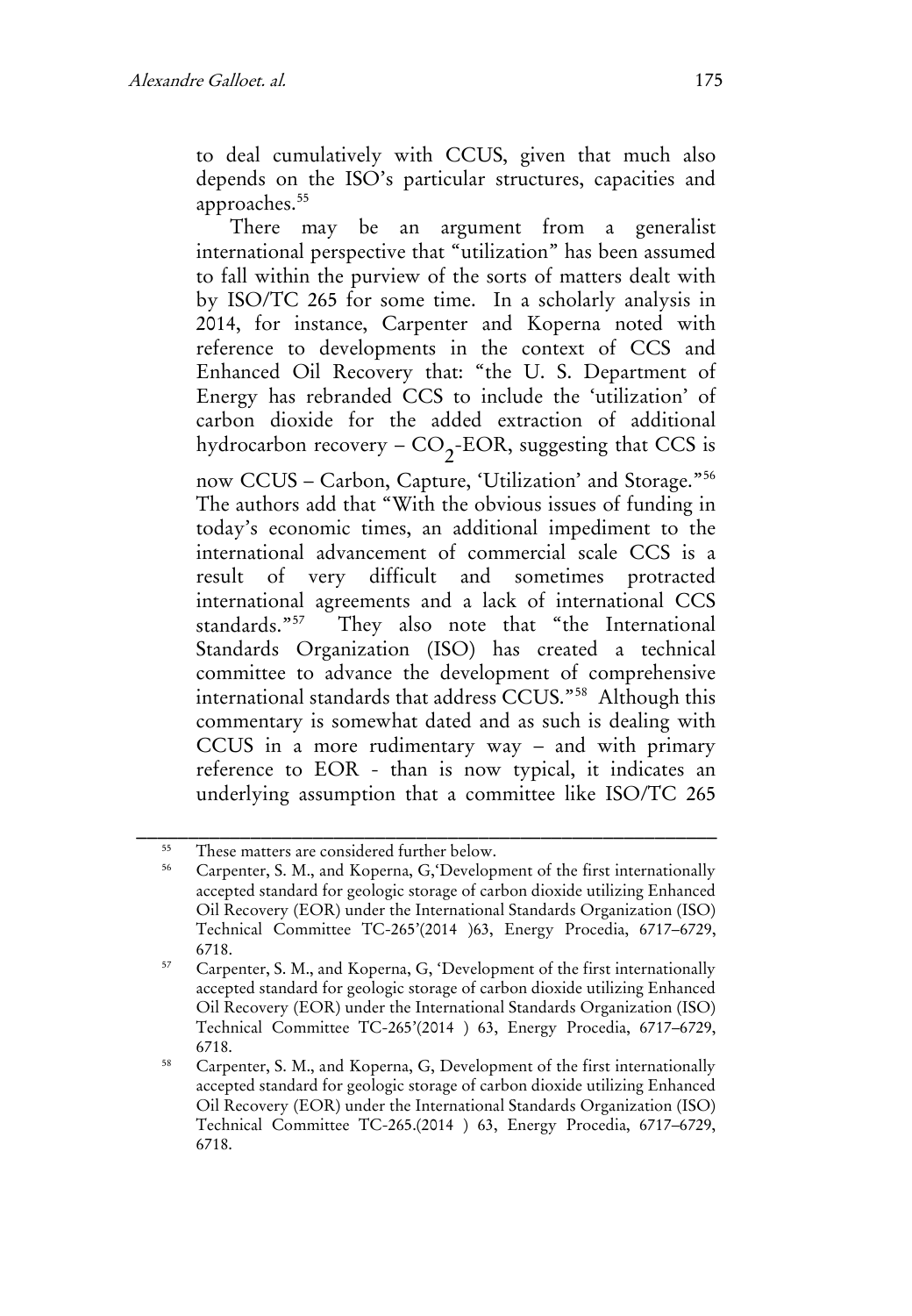can amount to a suitable forum for CCUS ISO leadership, without it being assumed necessarily that a need for a separate committee arises automatically by default.

It is to be recalled that TCs have a facility to establish SCs and WGs. This latter facility in particular - the creation of "Working Groups" that engage with targeted areas or items of work – has a capacity to serve a useful function in the context of international norms. Most particularly, it means in principle that ISO/TC 265 has a significant degree of flexibility in the context of ISO approaches to create WGs and structure their interests in a manner that can target utilization issues. Again, taking these circumstances in terms of broad principle, this suggests that the substantial commonalities between traditional CCS and broader CCUS considerations can likely be catered to effectively to a significant extent, at least in structural/governance terms, by ISO/TC 265. However, where commonalities / overlaps between CCS-CCUS may cease to hold or otherwise diverge in the context of ISO governance, his may pose challenges for default ISO approaches. In principle, where utilization standards range beyond narrower CCS issues to the extent that they involve or engage a specific product itself, it will potentially be the cases that the product in question may be subject to its own particular ISO standards, and that those standards fall typically within the work remit of an entirely different TC. Such circumstances may likely pose problems for ISO/TC 265 in this setting, to the extent that CCU cannot be fulsomely accommodated within ISO/TC 265.

This sub-section has addressed relevant matters in principle, with reference to broader international perspectives and standards; the following sub-sections will move beyond principle to concretise considerations more directly in the specific governance arrangements of ISO/TC 265.

#### 3.2. Scope and mandate from ISO/TC 265

CCS as a new field of technical activity for ISO was proposed by Canada in 2011. In the Canadian proposal, the subject scope is described as follows (ISO, 2011):

Standardization of materials, equipment, environmental planning and management, risk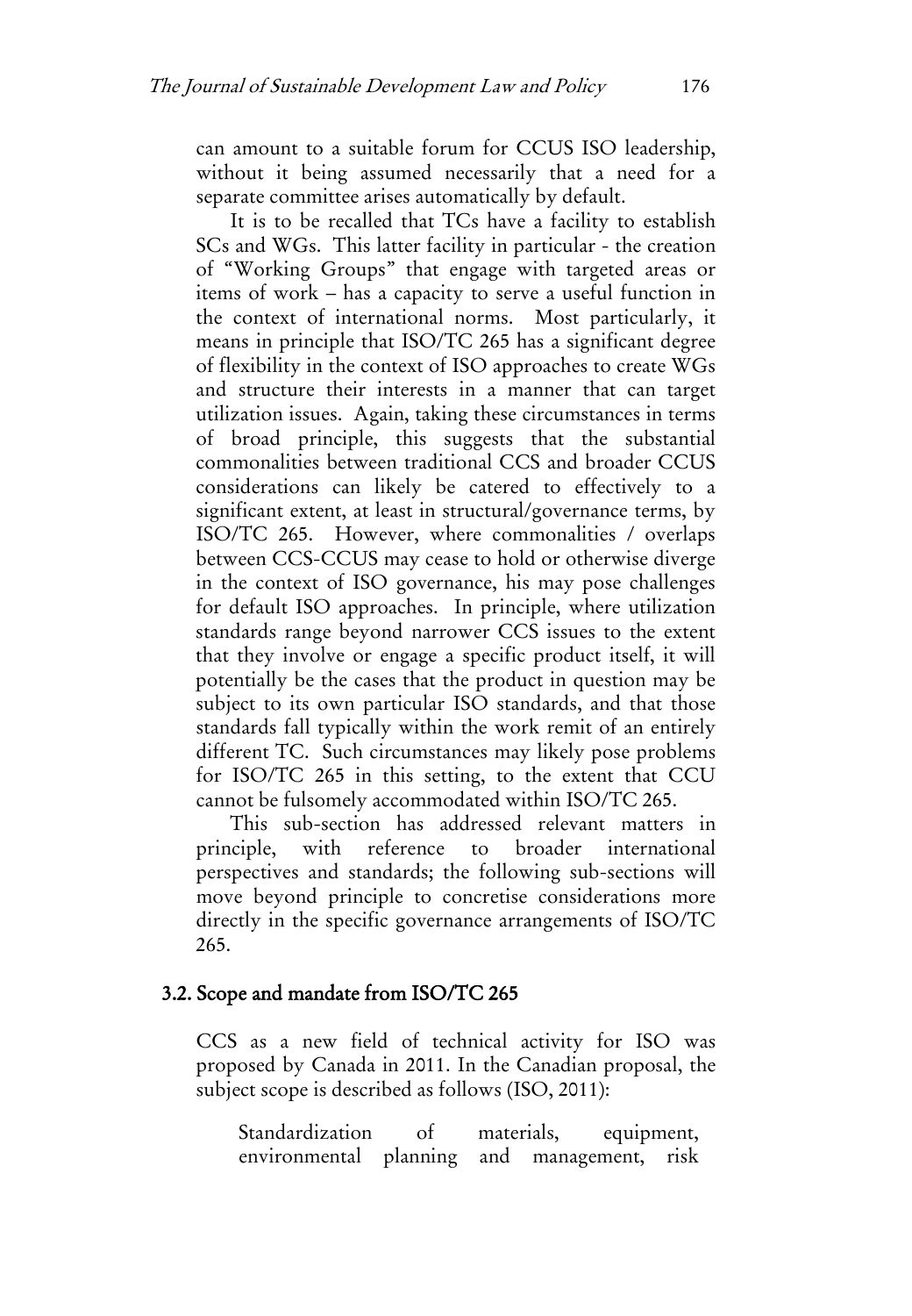management, quantification and verification, and related activities in the field of carbon capture and storage (CCS). Excluded: equipment and materials used in drilling, production, transport by pipelines already covered by ISO/TC 67.

The proposal argues that standardization in the CCS field would provide a necessary element of the framework that could be used to facilitate widespread appropriate implementation of CCS as a climate change mitigation measure. They consider that theoretically CCS standardization could be administered under ISO through three options: by a new TC, by SCs and/or WGs under existing TCs, or by joint WGs between existing TCs. The discussion between the interested parties involved in this proposition led to the decision to propose a new TC as the best option. As reasons for that they claim that: CCS does not fall comfortably under the scope of any existing TC; CCS is an integrated system or chain and all of the different elements and considerations should not be artificially separated; finally, the experts in CCS are rarely the same people that populate the existing ISO TCs, SCs and WGs.

Although the committee would establish its work program, it was suggested in the proposal itself that an ISO/TC organizational structure consisting of five working groups (WG) reporting to the ISO/TC would be advisable, as illustrated in Figure 3. According to the proposal, it was expected that each WG would be responsible for the development of at least one standard, with the possibility of additional standards being required to cover specific issues within a WG's scope. There is a need to guarantee that the relationships between the WGs are adequately studied, which implies that there would be a clear need for significant liaison between the WGs. Further, it is evident that Risk, Quantification, and Verification WGs would need to be wellconnected to the other WGs.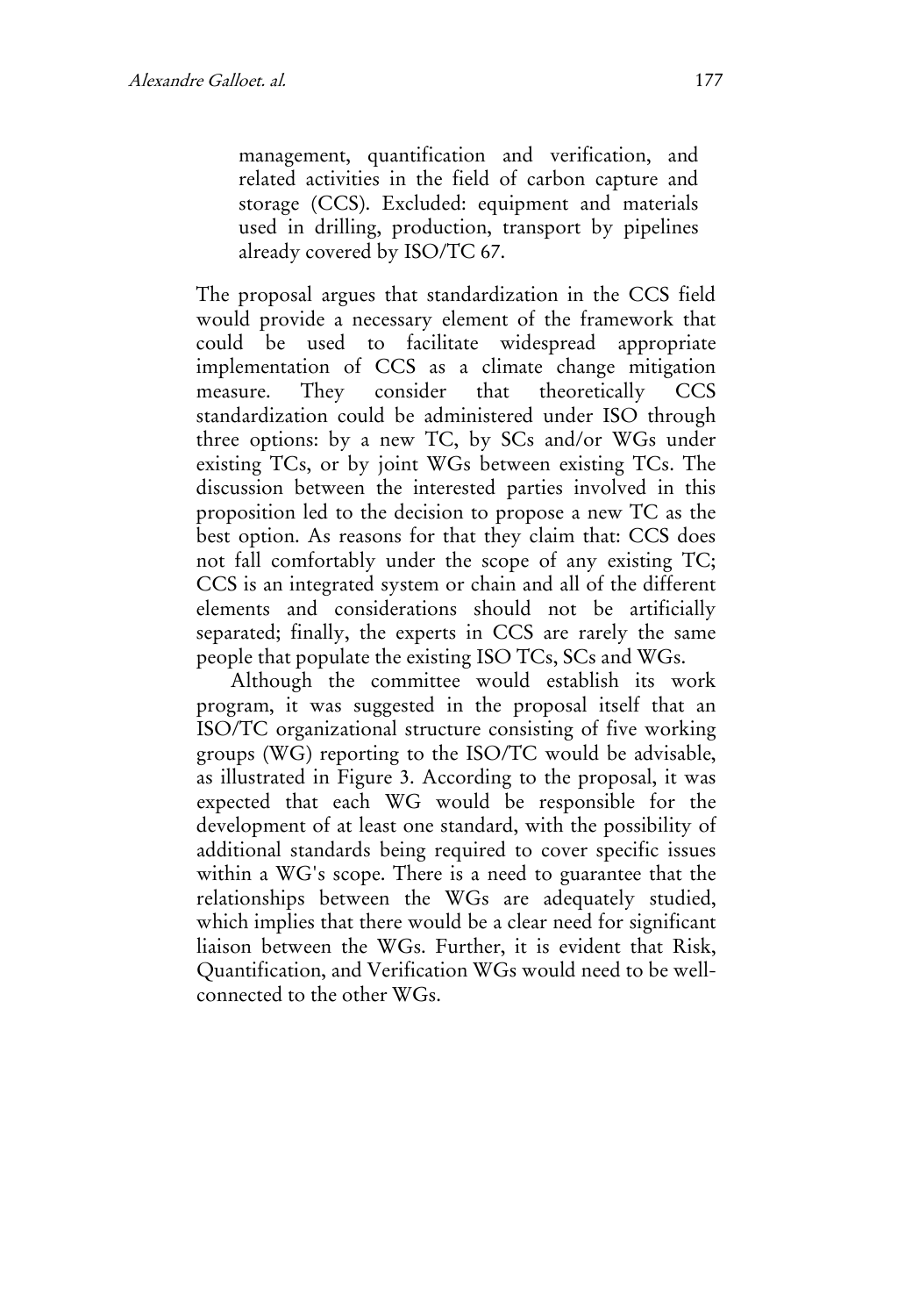

Figure 3 – ISO/TC 265 organizational structure from the original Canadian proposal in 2011

As a consequence of these developments, ISO/TC 265 was established in 2011, with Canada (Standard Council of Canada, SCC) holding the Secretariat, twinned with China (Standards Administration of China, SAC). According to ISO/TC 265 BP from 2016 (ISO, 2016), the committee had atthat time 18 P-members<sup>[59](#page-22-0)</sup> and 9 O-members.<sup>[60](#page-22-1)</sup> ISO/TC 265 considers that its members have a strong stakeholder interest in the development of standards for CCS due to one or more of the following reasons (ISO, 2016):

- A demonstrated commitment to reducing the impact of CO2 emissions.
- Having a strong reliance on hydrocarbons (e.g., coal, natural gas, etc.) as a basis for power generation and industrial manufacturing.
- The production and export of hydrocarbons provide significant revenue to a country's economy.
- Having expertise and experience with aspects of CCS.

In ISO/TC 265 BP from 2016 (ISO, 2016), the committee scope was refined from the initial proposal and is described as follows:

<span id="page-22-0"></span><sup>59</sup> Australia, Canada, China, France, Germany, India, Italy, Japan, Korea, Republic of Malaysia, Netherlands, Norway, Qatar, Saudi Arabia, South Africa, Spain, Sweden, Switzerland, United Kingdom and United States.

<span id="page-22-1"></span><sup>60</sup> Argentina, Czech Republic, Egypt, Finland, Serbia, Iran, Sri Lanka and New Zealand.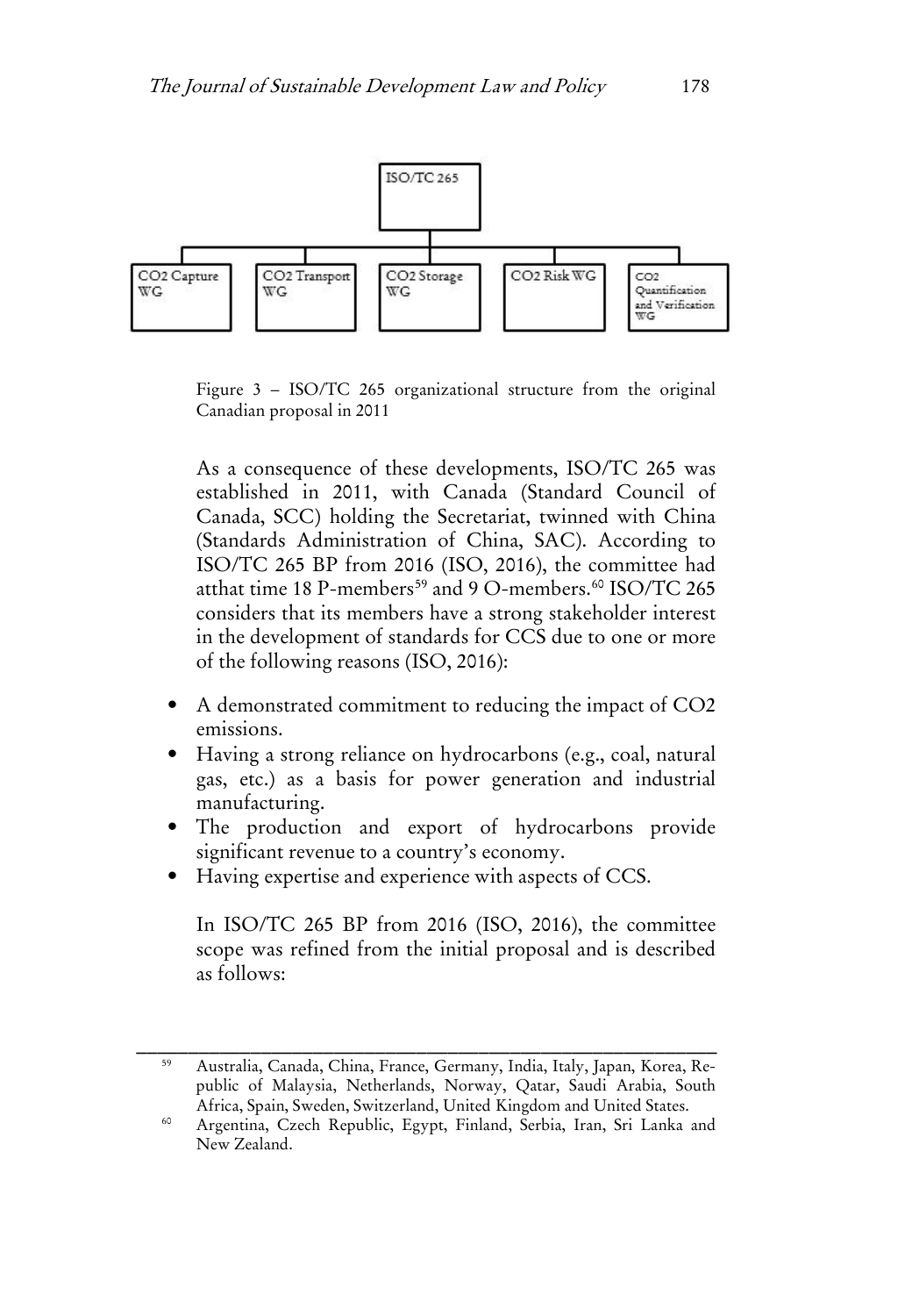"The objective for ISO/TC 265 is to prepare standards for the design, construction, operation, environmental planning and management, risk management, quantification, monitoring and verification, and related activities in the field of carbon dioxide capture, transportation, and geological storage.

The intent is that the International Standards will include all aspects related to the capturing of CO2 from large stationary point sources to storing it in suitable underground formations so as to prevent it from entering the atmosphere.

Excluded from the work of the ISO/TC 265 will be: Ocean storage of CO2 by direct injection; Mineral carbonation storage; Industrial uses of CO2 not related to CCS; Capture and storage by forest and forest products; and Legal liability and permitting."

As a strategy to achieve the ISO/TC's defined objectives, ISO/TC 265 adopted an internal scoping document that describes the activities of the committee. The scoping document is a living document which will be revised as new technologies or innovations emerge, and therefore is not intended to contain only elements that are ready for standards today, but to also be forward looking to allow for the inclusion of elements that could require standards in the future, helping with long term planning.

Regarding the organizational structure, the ISO/TC 265 had established in 2016 six working groups (WG), as highlighted in Figure 4. Compared to the initial proposal from 2011, two main differences arise: (1) CO2 Risk WG was absorbed by a broader WG called "Cross Cutting Issues"; (2) a specific WG for CO2-EOR (CO2 Enhanced Oil Recovery) was created, which is an interesting development that will be discussed in the next section.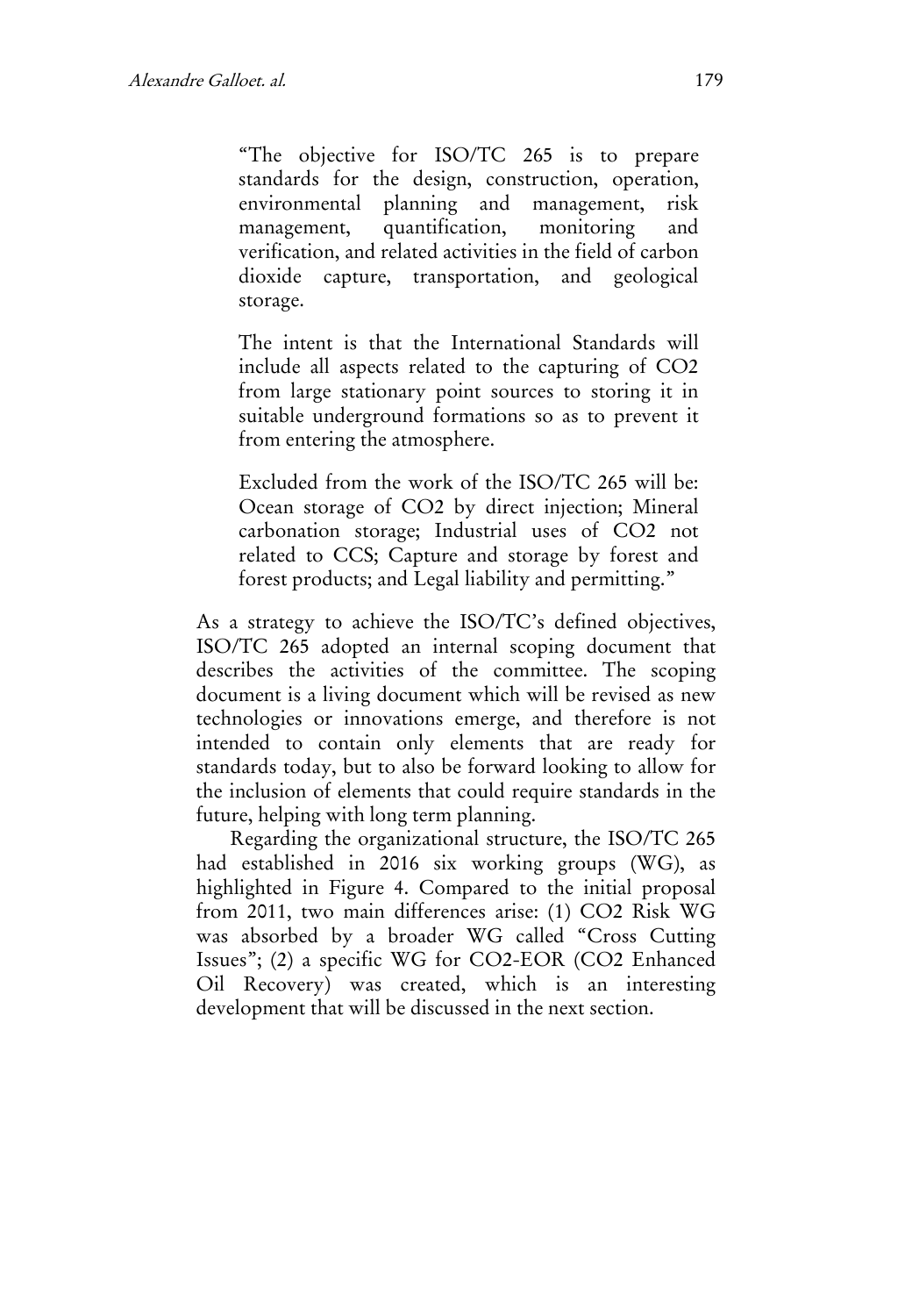

Figure 4 – ISO/TC 265 organizational structure from the ISO/TC 265 BP from 2016

Finally, according to the last update on ISO/TC 265 BP from early 2021<sup>61</sup>, the committee scope was slightly changed from the last BP and is described as follows (changes are highlighted in italics):

"The objective for ISO/TC 265 is to prepare standards for the design, construction, operation, environmental planning and management, risk management, quantification, monitoring and verification, and related activities in the field of carbon dioxide capture, transportation, and geological storage.

The intent is that the International Standards will include all aspects related to the capturing of CO2 from large stationary point sources to storing it in suitable underground formations so as to prevent it from entering the atmosphere.

<span id="page-24-0"></span><sup>&</sup>lt;sup>61</sup> ISO, Carbon Dioxide Capture, Transportation and Geological Storage, Business Plan'(ISO/TC 265, 2021)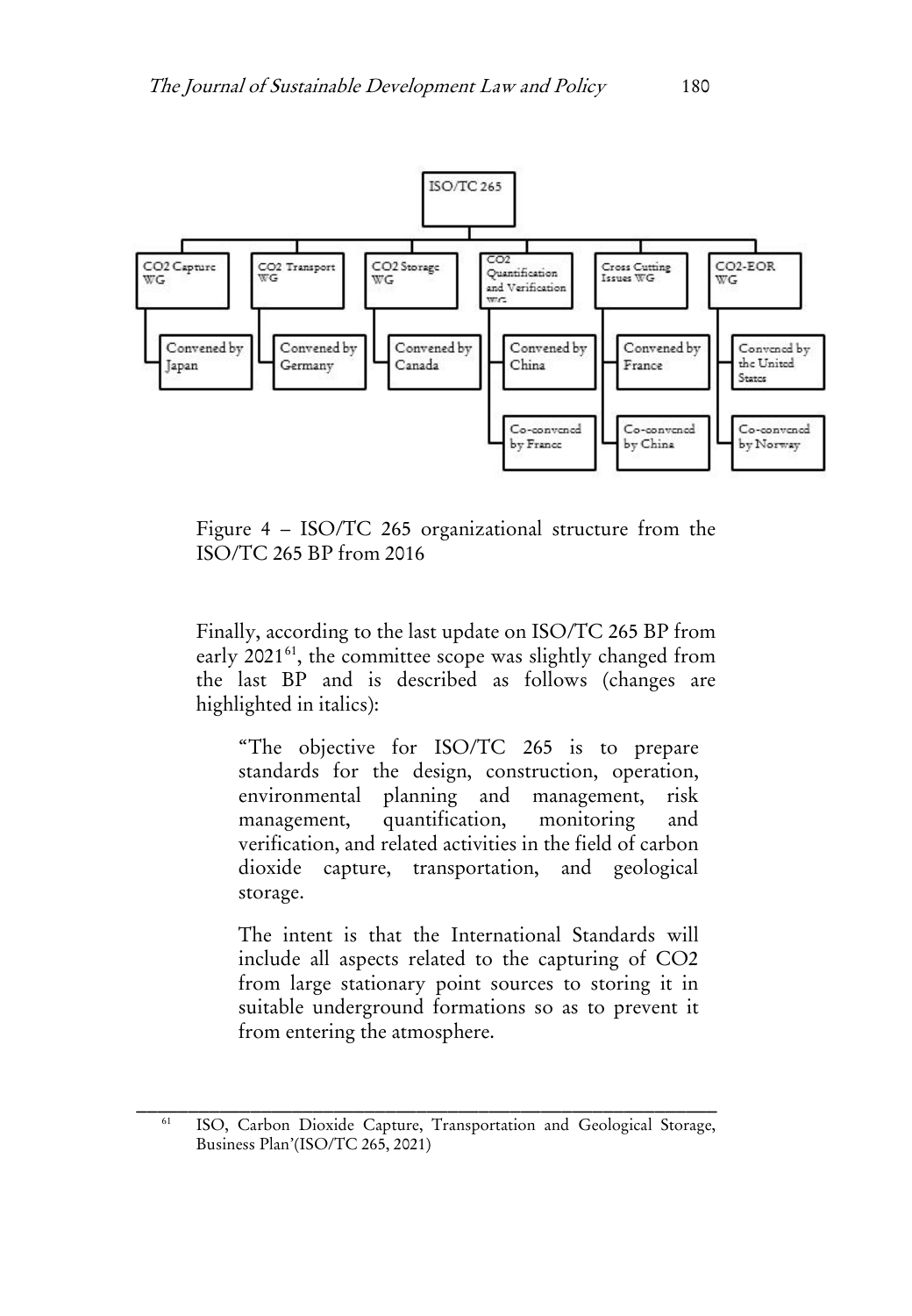In due course numerous variations of carbon capture and storage will emerge and may provide alternative material decarbonisation opportunities. At present, excluded from the work of the ISO/TC 265 will be: Ocean storage of CO2 by direct injection; Mineral carbonation storage; Industrial uses of CO2 not related to CCS; Capture and storage by forest and forest products; and Legal liability and permitting."

This section presented a brief overview of the scope and mandate from ISO/TC 265 and how the objectives of this standardization environment has changed over the years. Considering this scenario, the next section will subsequently discuss whether CCU should be considered within ISO/TC 265 or other(s)  $TC(s)$ , either existing  $TCs$  or a new one.

### 3.3 Where should the standardization process on utilization take place?

In terms of the present study's core interest in whether CCU can be encapsulated in the mandate of ISO/TC 265, or, alternatively, whether a separate committee is necessary for the implementation of CCU standards, it is especially notable that, from its conception until recently, the TC's scope uses the following words: "Excluded from the work of the ISO/TC 265 will be… Industrial uses of CO2 not related to CCS."[62](#page-25-0) In principle this type of wording could be interpreted as extending to certain "uses" falling within the purview of conventional CCU "utilization". Furthermore, mineral carbonation storage and capture and storage by forest and forest products are also considered excluded from scope and they may also be considered as potential CCU activities.

<span id="page-25-0"></span>However, one could debate the extent to which this relatively wording might fenced out utilization within the work remit of ISO/TC 265 in any broad or sweeping sense. For example, an industrial use of  $CO<sub>2</sub>$  not related to  $CCS$  can be the process for urea production with  $CO<sub>2</sub>$ , the main use of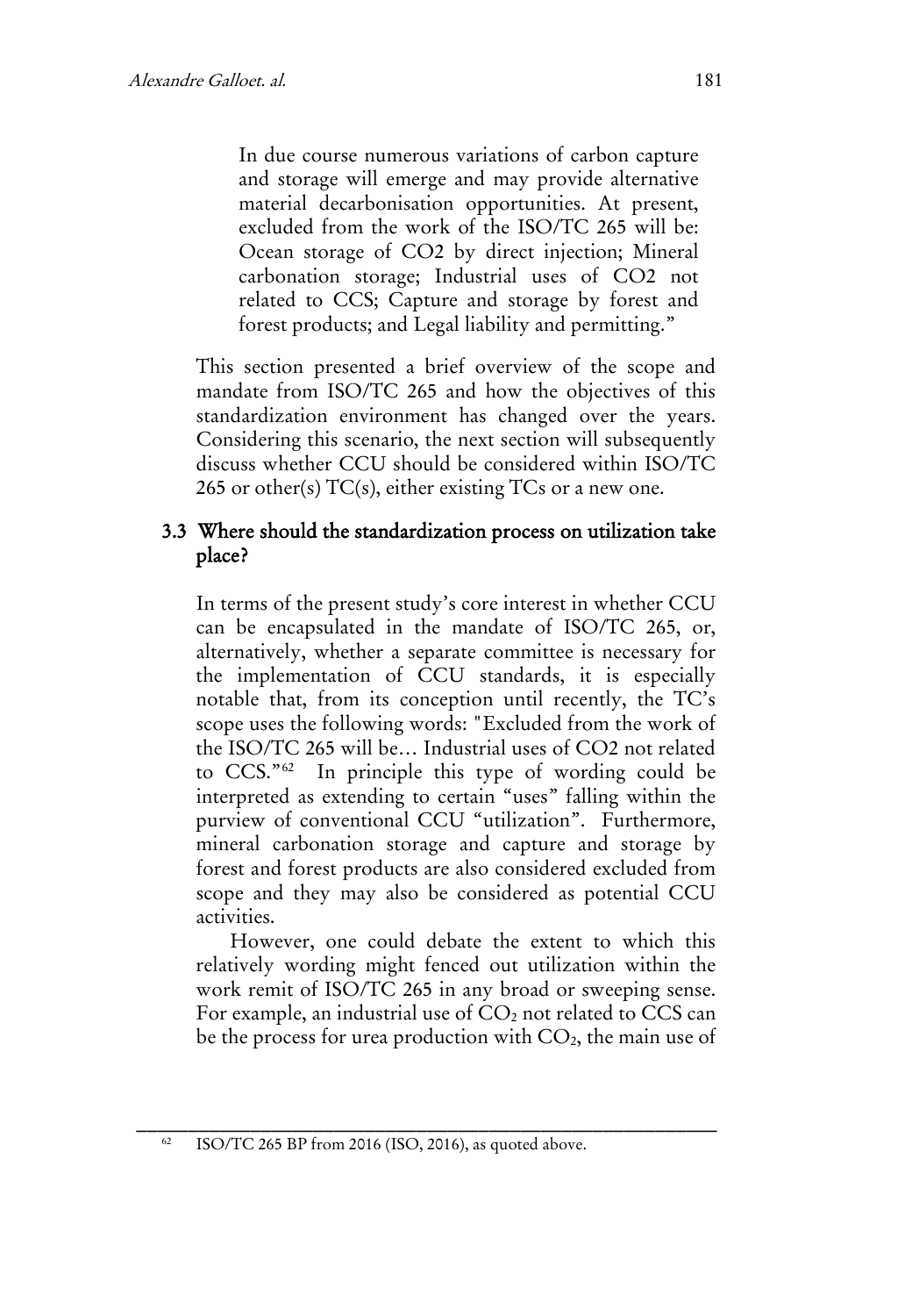$CO<sub>2</sub>$  according to IEA<sup>[63](#page-26-0)</sup>. In this case, the process and product standardization would be better fit in other TC's like ISO/TC 47 – Chemistry. However, when this process is integrated in a carbon capture chain, becoming a CCU project, it might be interesting to have guidance and this guidance scope may fit in ISO/TC 265. It may also be unlikely that the *purpose* that inspired this framing, which is an issue that is slightly distinct from the actual wording itself, involved an active intention to constrain any expansion of typical CCS standardization work from opening to incorporate slightly broader CCUS issues.

ISO/TC 265 created an Ad-hoc group to address  $CO<sub>2</sub>$ utilization with a view to exploring standardisation in this area,<sup>[64](#page-26-1)</sup> which arguably represents a significant widening of traditional ISO/TC 265 interests in order to bring utilization more directly within its purview. The group reported in Paris in July 2018 at an ISO/TC 265 plenary meeting. Here, amongst a range of conclusions and observations, the group outlined that the common point of overlap between CCS and CCU is carbon dioxide: "capture and transport  $CO<sub>2</sub>$  to use or to store it."[65](#page-26-2) While a strong emphasis has been placed on engagement with utilization in the context of TC 265, as this process demonstrates, it was emphasised that matters pertinent to broader committees are indeed engaged in this area, e.g., NEN Energy summarises for ISO that "CO2utilisation for mineralization / chemicals / fuels / bioconversion: CO2 based products belong to other technical committees (i.e. product-specific standards).["66](#page-26-3)

In other words, CCU cannot easily be dealt with as a meta-issue within the traditional confines of TC 265 concerns when market reality means that diverse utilization

<span id="page-26-0"></span><sup>63</sup> IEA,Putting CO2 to Use – Creating value fromemissions. Paris: (OECD- /IEA Publishing,2019).

<span id="page-26-1"></span><sup>64</sup> Dakhorst, J., Standardisation developments in field of carbon capture, storage and utilisation (Presentation 5 November 2019)https://www.co2 value.eu/wp-content/uploads/2019/08/4-Workshop-on-CO2standards. Pre-sentation-dy-Jarno-Dakhorst-of-NEN.5-Nov-2019.pdf>

<span id="page-26-2"></span><sup>&</sup>lt;sup>65</sup> Darkhorst, J., Overview of ISO/TC 265 standards on CCS, NEN Energy(Summary Policy Note for ISO, 2019)p.4. A<https://www.co2value .eu/wp-content/uploads/2019/08/1-Overview-of-ISO-TC-265-activitieson-CCS.Oct-2019.Jarno-Dakhorst.pdf> accessed 22 October 2019

<span id="page-26-3"></span><sup>66</sup> Darkhorst, J., Overview of ISO/TC 265 standards on CCS, NEN Energy, (Summary Policy Note for ISO, 2019) 4.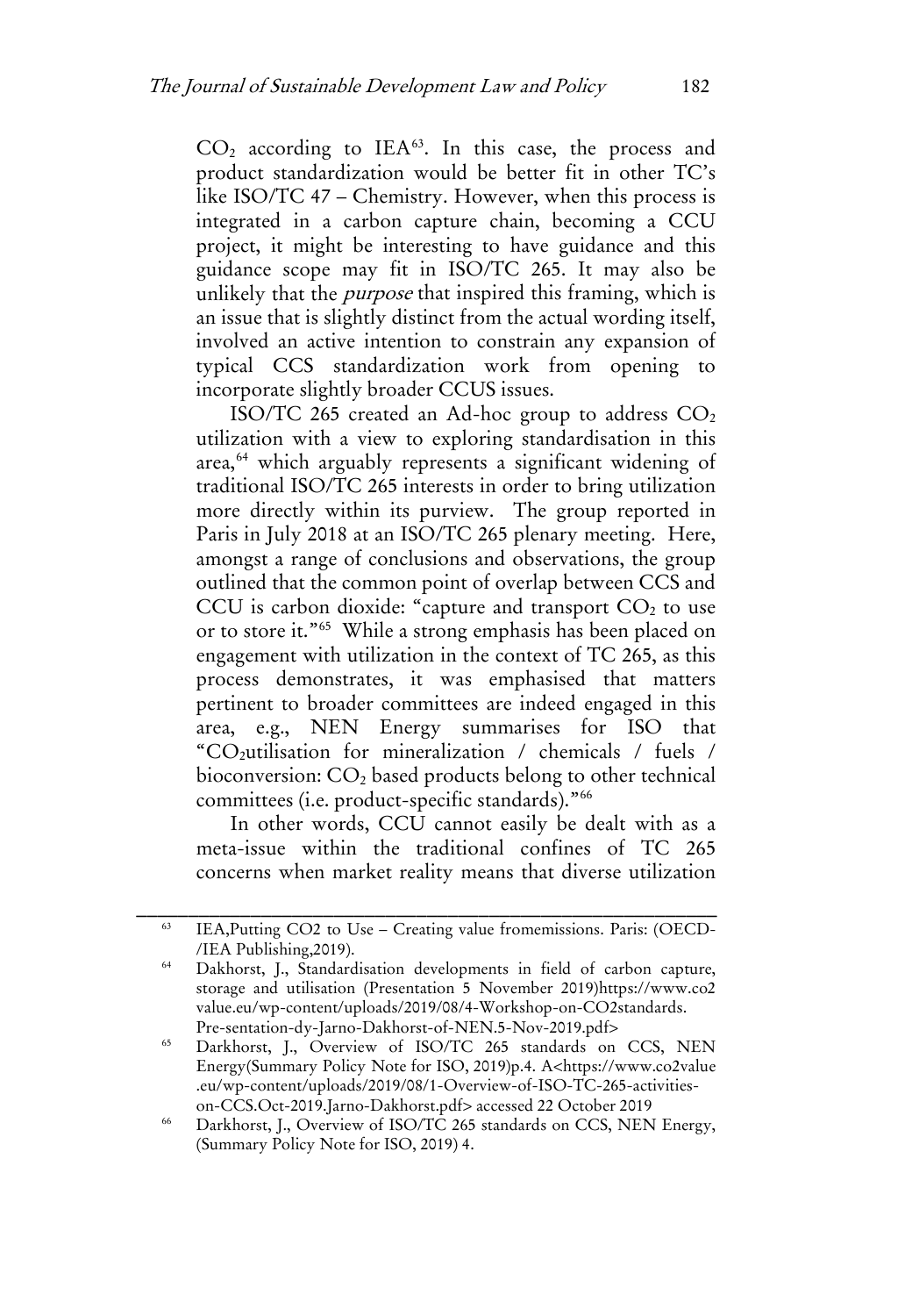outputs will tend to engage product-specific standards that attach to various products falling within other TC remits. The body also discussed the "Proposition to work on a Technical Report for assessing the gap between other technical committees and ISO/TC 265 for the need of 'standards' for CCU / CCS".<sup>67</sup> It is notable that there is some emphasis here on detecting and closing gaps as and where needed via harmonious action between a range of committees and ISO/TC 265 where relevant, as opposed to a primary stress falling on the creation of a new committee.

The debate on ISO/TC 265 scope changes completely after the new Business Plan from early 2021<sup>[68](#page-27-1)</sup>. These changes could be a result of the work from the Ah-hoc group concerning CCU or other interested parties' action within the TC, whichever the case, the new ISO/TC 265 BP objectives includes the expression "At present" before the list of excluded subjects of work within the TC, which is a movement justified by a sentence concerning the emergence of new solutions for material decarbonization opportunities and in this matter CCU could have a step in.

This section has presented discussions on where the standardization process on utilization should take place, considering the scope of ISO/TC 265 and CCU Ad-hoc group results from this same TC. The next chapter is dedicated to make recommendations regarding where CCU standardization should be administered within ISO, considering the discussions from this section and the previous experience from ISO/TC 265 constitution process.

#### 4. RECOMMENDATIONS

The process geared towards standardization is an exceedingly lengthy and technical one, requiring a great deal of expert instruction and international negotiation. Additionally, in order for a new ISO/TC to be established, the creation of same must be established by a qualified proposer in

<span id="page-27-0"></span><sup>&</sup>lt;sup>67</sup> Darkhorst, J., Overview of ISO/TC 265 standards on CCS, NEN Energy (Summary Policy Note for ISO 2019) 5.

<span id="page-27-1"></span><sup>68</sup> ISO (2021). ISO/TC 265, Carbon Dioxide Capture, Transportation and Geological Storage, Business Plan.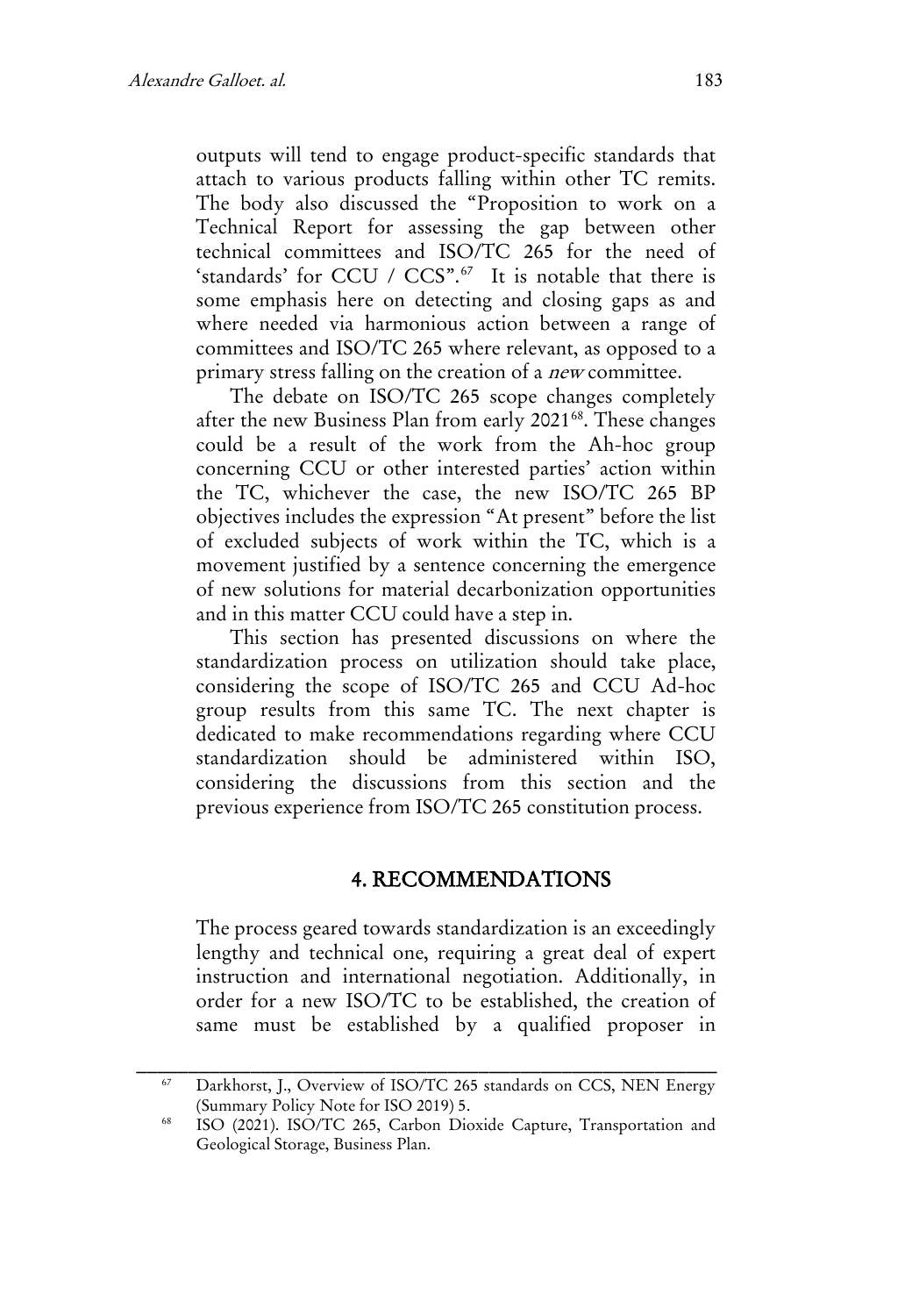accordance with the ISO/IEC Direction. This painstaking process may motivate the question as to whether the creation of a new TC is a fruitful, or even feasible, endeavour. As highlighted above, it is notable that these technical committees have the capacity to establish "Working Groups" which target areas of items of work, providing ISO/TC 265 with a considerable degree of flexibility to encapsulate utilization standardization. However, the creation of a working group to address the standardization components of utilisation may not be a straightforward exercise, as where these standards supersede narrower CCS issues, to the extent that they incorporate a specific product, said product may require its own ISO standards. As a result, the original question remains: can CCUS, in particular, the component of utilisation, be holistically accommodated within ISO/TC 265?

#### 4.1 Creation of a new CCU technical committee

The first discernible, though admittedly laborious proposition, is, in fact, the creation of a new CCU technical committee in accordance with ISO/IEC Directive.<sup>[69](#page-28-0)</sup> All the elements, considerations, and processes in CCU are interlinked, meaning that once the cumbersome of task of forming the committee is established, all elements can be regulated together in view of the ultimate use of the captured carbon, that being utilisation, which undoubtedly, does require additional standardization and scrutiny. Therefore, the creation of an entirely new committee may serve many beneficial purposes: Firstly, CCU and its various components do not fall comfortably within any existing committee. Certain constituents of carbon capture and storage already exist within ISO/TC 265, however, there is no committee which relates to utilization, as such, the governance and regulation of same requires the use of working groups, or reliance on other technical committees which enforce standards for particular products. As such,

<span id="page-28-0"></span><sup>&</sup>lt;sup>69</sup> ISO,ISO/IEC Directives Part 1 - Procedures for the Technical Work, Consolidated ISO Supplement Procedures Specific to ISO<https://www. iso.org/sites/directives/current/consolidated/index.xhtml> accessed 31 Juk21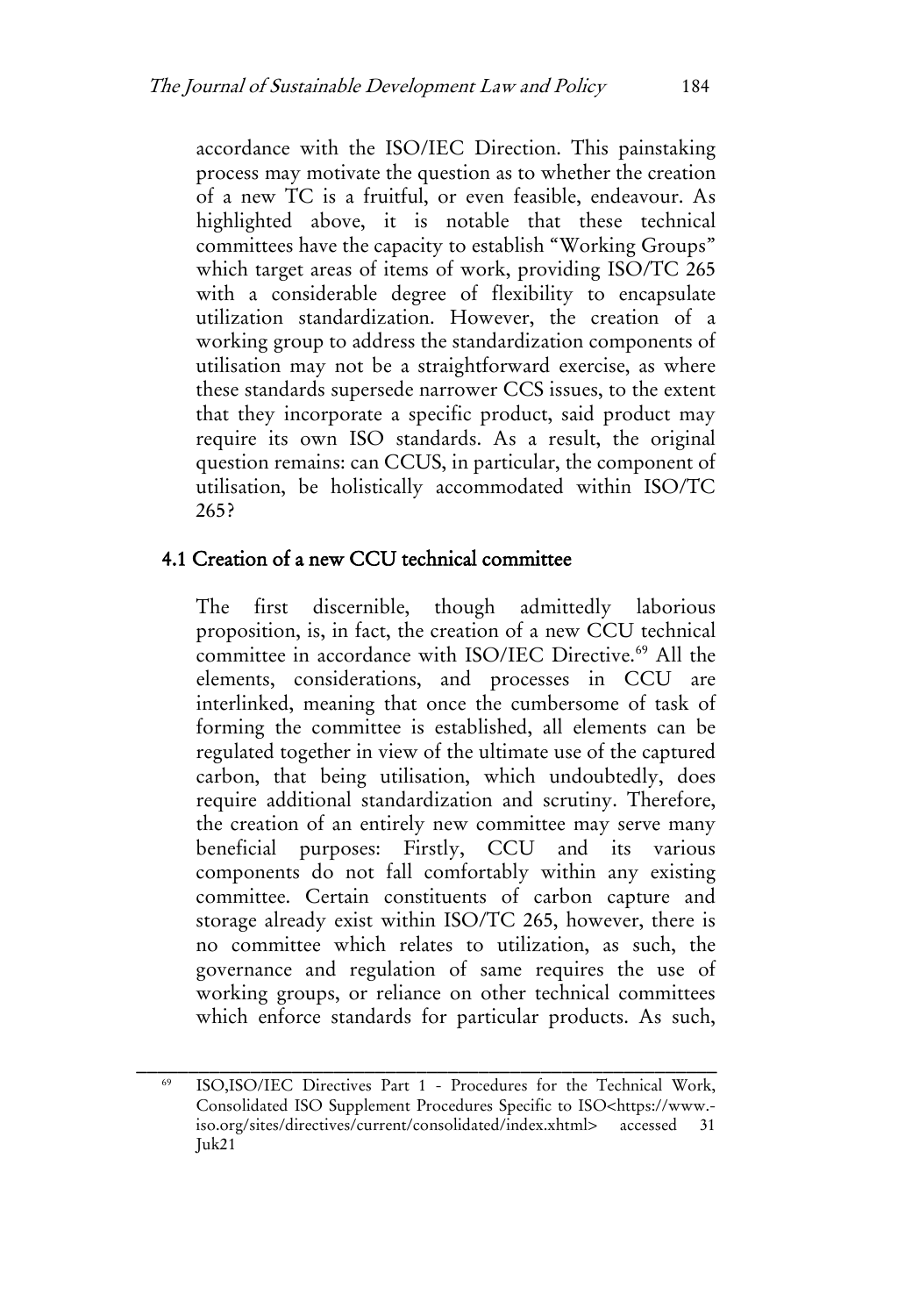this may invariably result in loopholes being formed where, for instance, a particular product or process emanating from utilisation, has not already been addressed by any existing technical committee. Secondly, another rational motivating the creation of a new technical committee for CCU is that the proponents of carbon capture and utilisation constitute an integrated system, and should therefore, ideally not be separated. Utilisation, as the final and fundamental element in the chain, will require specific materials, risk management, monitoring, and quantification challenges, which, as part of an integrated system, must be considered in accordance with the prior stages. Finally, the establishment of a new technical committee may be necessary to ensure that properly qualified and skilled experts are implemented to oversee the various functions of the TC. If the persons currently populating the existing technical committees do not have the requisite qualifications or skills to properly enforce CCU standardization, this may result in failure to meet the required standards, especially as it relates to utilisation.

It would therefore be an effective and efficient means of standardization to treat CCU as a new field of technical activity and for it to come under the responsibility of a new technical committee. This committee would oversee the full process of CCU system, from capturing the carbon dioxide, transporting it to a final location, and finally utilising the carbon for specific products. It would contemplate and provide specific technology, terminology, environmental considerations, risk management, GHG quantification and verification, health and safety, and other related CCU activities. Additionally, like all other technical committee, specific subgroups responsible for different processes would be implemented.

In fact, when determining how to administer CCS, it was ultimately decided, on the basis of these foregoing reasons, that the creation of a new technical committee was the most effective and fruitful route. It was determined that the creation of a new technical committee would result in the better regulation all the components of CCS including specific technologies, terminologies, environmental considerations, risk management, GHG quantification and verification, and health and safety concerns. Additionally, with so many interwoven elements, the creation of a new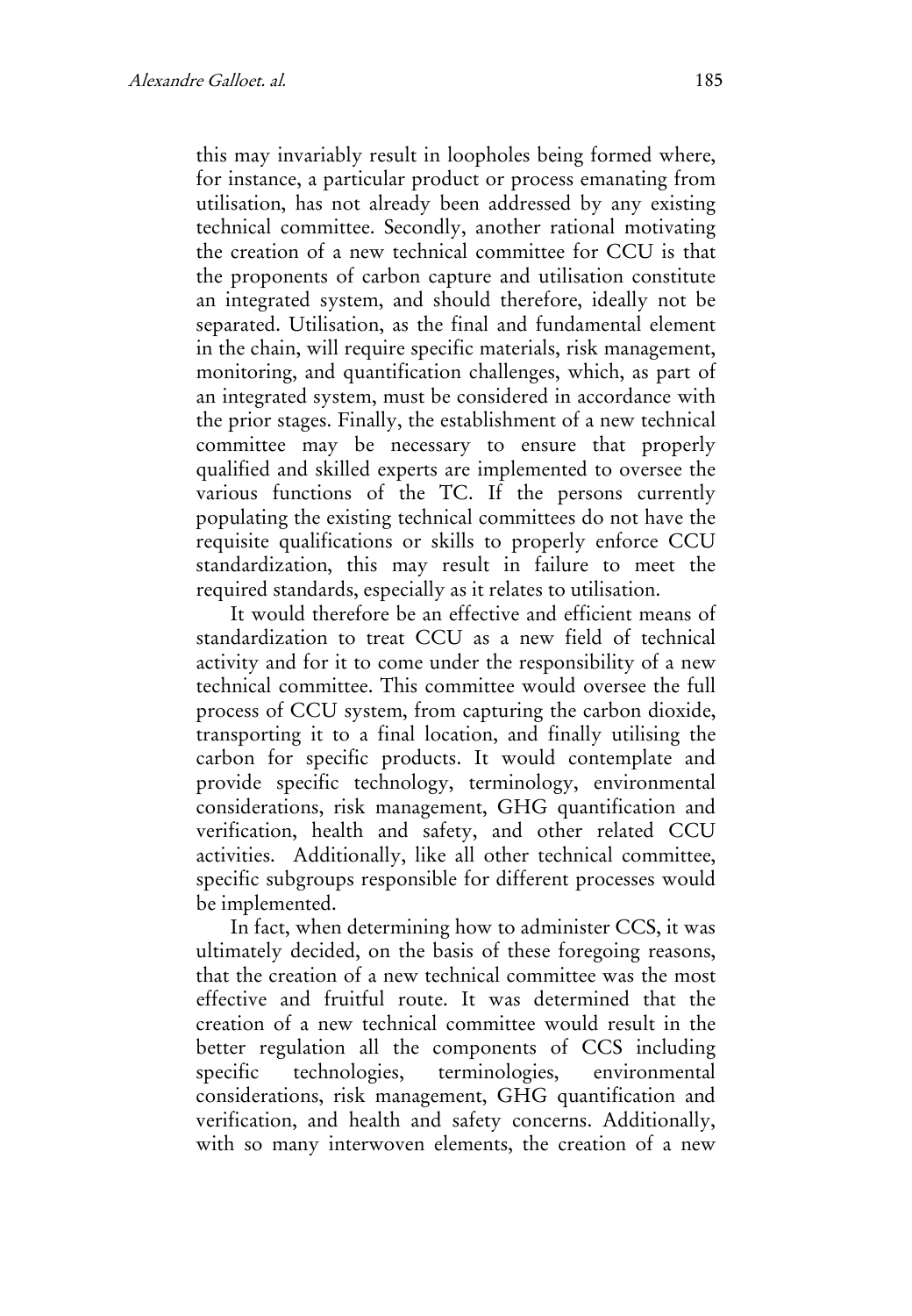committee, with specific working groups geared towards the standardization of each salient element would be far more productive and would better ensure the tandem of the various stages. As a result, it was determined that the new committee would have various working groups overseeing the standards for each of the stages including: Capture, Transport, Storage, Risk Management, and Quantification and Verification.

However, as highlighted above, the process of establishing a new committee is cumbersome at best and may not provide the most expeditious process.[70](#page-30-0) In fact, one of the main obstacles would be the scope delimitation, which shall not overlap current ISO/TC 265 prerogatives, mainly related to carbon capture and transportation. As such, alternative recommendations must be appraised.

## 4.2 Hybrid option

The second possible recommendation is for the elements of CCU to be administered under ISO/TC 265 as well as working groups and subcommittees under existing technical committees. This has already been undertaken, to an extent, whereby ISO/TC 265 has established a WG dedicated to CO2-EOR, which is a CCU solution. Additionally, ISO/TC 265 has established an ad-hoc group related to  $CO<sub>2</sub>$ utilisation to look into the standardization needs and potential standardization activities for ISO/TC 265.<sup>[71](#page-30-1)</sup> CCU, insofar as it concerns the operations of carbon capture and storage, does constitute an extension on the existing CCS process. As a result, it in terms of efficiency, it has been contemplated, in light of the substantial overlap between traditional CCS and broader CCU considerations, whether CCU can be catered to effectively, at least in structural terms, by ISO/TC 265. Additionally, where these commonalities diverge, namely, where utilisation standards supersede narrower CCS issues

<span id="page-30-0"></span><sup>70</sup> Chimalakonda and Hyung Lee, 'A Family of Standards for Software and Systems Product Lines', (2021) Computer Standards and Interfaces, 78. [<https://doi.org/10.1016/j.csi.2021.103537>](https://doi.org/10.1016/j.csi.2021.103537) accessed 02 August 21

<span id="page-30-1"></span><sup>71</sup> Darkhorst, Overview of ISO/TC 265 Standards on CCS, NEN Energy(Summary Policy Note for ISO 2019), p.4. <https://www.co2value .eu/wp-content/uploads/2019/08/1-Overview-of-ISO-TC-265-activitieson -CCS.Oct-2019.Jarno-Dakhorst.pdf> accessed 01 August 2021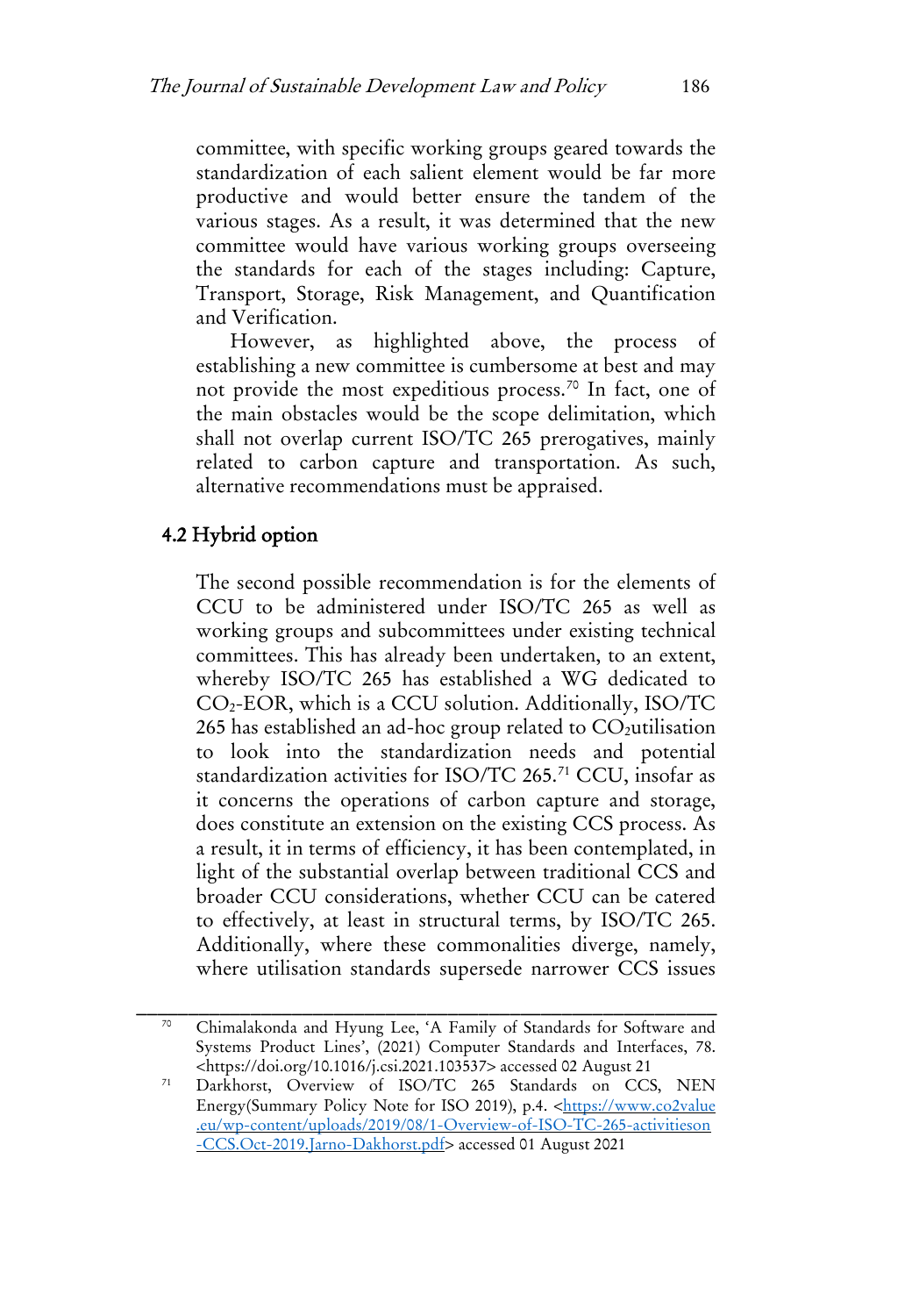and concern a specific product, these products can be regulated under working groups or subcommittees of other technical groups. Indeed, the so-called product-standards shall not be discussed within ISO/TC 265, but rather within a specific TC which scope covers the concerned CCU product. The benefits to this approach are obvious: Firstly this would be far more efficient and timely than the process to create an entirely new committee. Second, as many of the standards between CCS and CCU coincide, this would mean that the recruitment and involvement of additional qualified experts would not be necessary, in light of their ability to man the overlapping processes under one committee. Thirdly, by regulating utilisation standards under a plethora of different committees, this would ensure that specific products, created from the utilisation of the stored carbon, are regulated under relevant, distinct committees, which specifically relate to the product, instead a broad application of standards under a new committee. However, while time may be saved in using existing technical committees, rather than creating a new one, this does not mean that the process of applying CCU to existing committees will be straightforward. Certain aspects of CCS and CCU overlap, therefore, in order to ensure that there are standards which sufficiently relate to all aspects and products of utilisation, a meticulous and carefully operated plan must be implemented to ensure that the right committee is assigned to each product and that no lacunae emerge. As a result, albeit a more efficient route, this may render a timely process.

Therefore, in light of the above, it is evident that CCU cannot be fulsomely encapsulated within the ISO/TC 265 mandate, owing, of course, to the components like utilisation which surpass original contemplation. Recent changes on ISO/TC 265 scope create an opportunity to discuss whether CCU should be formally included as a standardization topic in this TC. In order to properly standardize CCU, efforts must be made either to form and establish a brand-new technical committee, or to utilise the existing ISO/TC 265 and incorporate the involvement and expertise of working groups and subcommittees from other existing technical committees. Both recommendations provide benefits and drawbacks, however, both, with the correct application, can be feasible and effectual.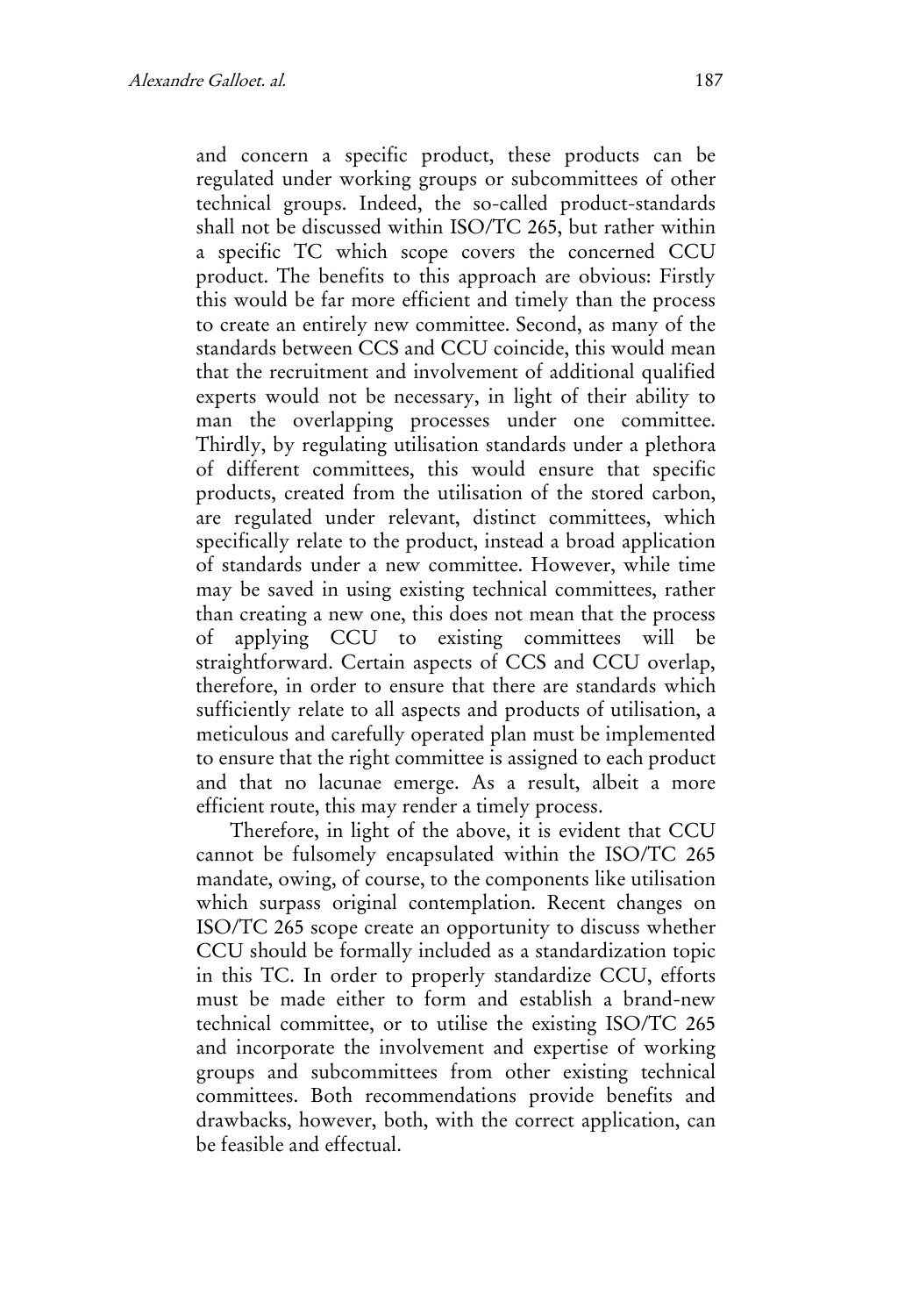#### 5. CONCLUSION

In the question of whether CCU can be encapsulated in the mandate of the ISO/TC65, CCS and CCU are directly interconnected but they do possess a key distinction in terms of the result. Both are dealing with capturing  $CO<sub>2</sub>$  which highlight the relevancy of this topic due to ongoing climate change crisis. However, the first is focused on the storage of  $CO<sub>2</sub>$  and the second is focused on  $CO<sub>2</sub>$  utilization. Therefore, in order to answer the question of whether a new committee was necessary, it was first necessary to ascertain the utility of international standards as a tool for promoting safe, orderly and environmentally responsible development of CCU, as well as the processes and procedures undertaken by the technical committees themselves. Additionally, an exploration of the current legal and institutional challenges with the current situations of CCS and CCU at the ISO was crucial. It is natural to expect far more technological challenges and developments in terms of utilization in comparison to storage which indicates that CCU should be properly addressed. However, as seen in the recommendations provided, it is possible to suggest that we have found reasonable arguments to create a dedicated new TC for CCU or to use the existing ISO/TC 265 as both options come with their own advantages and weakness. Recent changes on ISO/TC 265 scope create an opportunity to include CCU discussions, which gives some advantage to the second strategy. Nevertheless, in both cases certain adjustments and formalities should be observed in order to address the peculiarities and challenges that CCU might entail either as a stand-alone TC or to broaden the scope of ISO/TC 265.

#### 6. ACKNOWLEDGEMENTS

We gratefully acknowledge support of the RCGI – Research Centre for Gas Innovation, hosted by the University of São Paulo (USP) and sponsored by FAPESP – São Paulo Research Foundation (2014/50279-4 and 2020/15230-5) and Shell Brasil, and the strategic importance of the support given by ANP (Brazil's National Oil, Natural Gas and Biofuels Agency) through the R&D levy regulation. The present